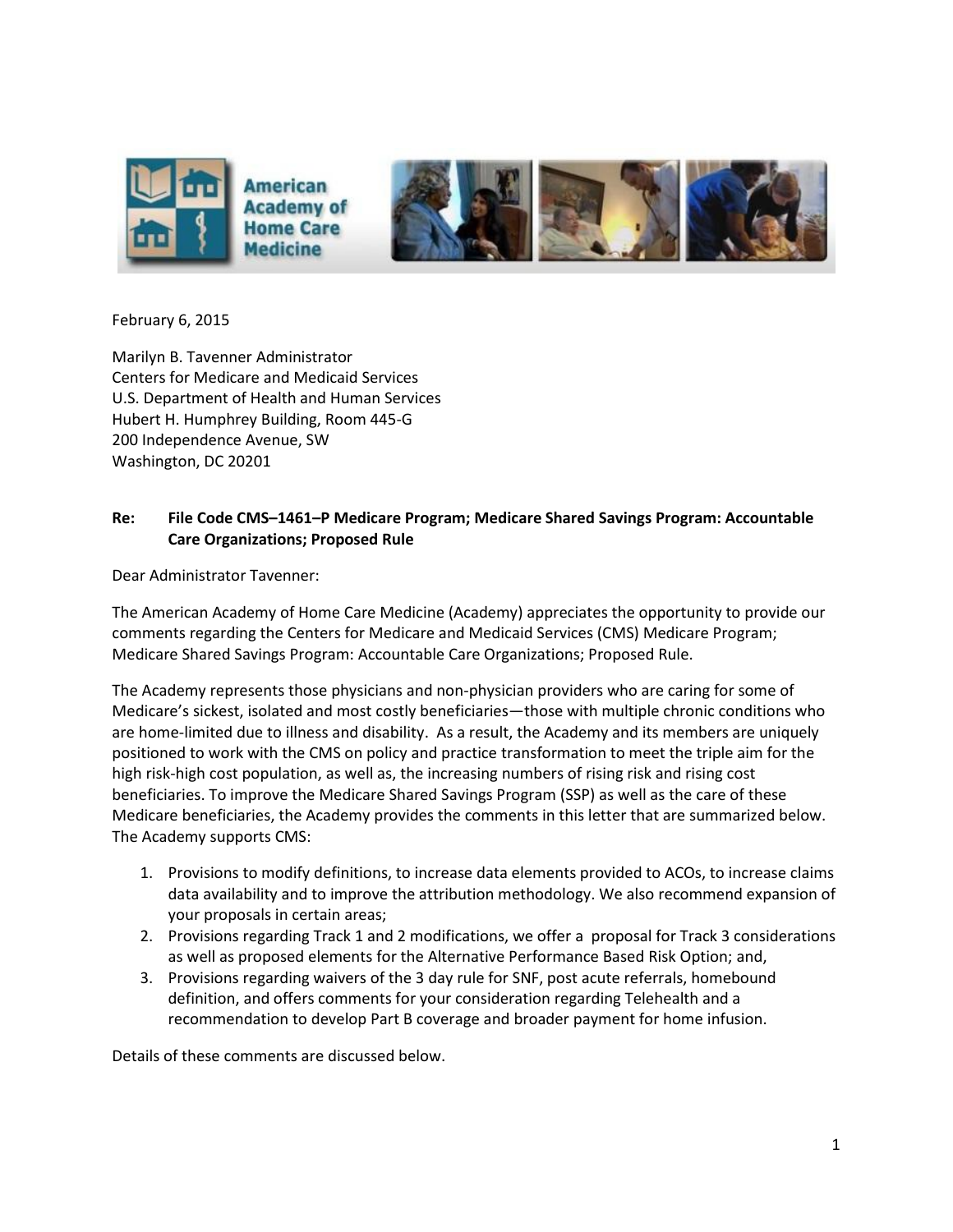1. **Provisions to modify definitions, to increase data elements provided to ACOs, to increase claims data availability and those that improve the attribution methodology.**

## **Provision of Aggregate Data Reports and Limited Identifiable Data**

CMS proposes and requested comments on increasing the amount of data available to ACOs for all prospectively assigned beneficiaries and for Tracks 1 and 2 beneficiaries assigned based on plurality of services. We support the proposal to add specific data elements to that which are made available to the ACOs as described below.

- Demographic data such as enrollment status this is important to focus the activities of the ACO and its participants and as there is enrollment movement in the marketplace relative to Medicare Advantage health plans, duals health plans, etc. This will eliminate a great amount of wasted resource within the ACOs.
- Health status information such as risk profile, and chronic condition subgroup This is important to add so that ACOs can conduct population based activities relating to improved health, add practice capability for high risk high cost beneficiaries. For example, to add the availability of housecall providers and the ability to redesign their practices. This in turn will contribute to enhanced care coordination and quality assessment and improvement activities.
- Utilization rates of Medicare services such as the use of evaluation and management, hospital, emergency, and post-acute services, including dates and place of service – This is critically important to add for the contribution to risk based population health management initiatives such data will provide; The targeting of interventions to avoid hospitalization and enhanced ability to design approaches to manage and track ACO beneficiaries. Additionally, this will support analysis of the quality and path of post acute provider care of ACO beneficiaries leading in time to increased quality and cost effectiveness.
- Expenditure information related to utilization of services this is critically important to receive so that ACOs can target their population health management activities and internally track performance.

Again, we fully support, based on Academy member experience with SSPs the proposal to provide these data elements in the circumstances described for Track1, 2 and 3 ACOs and each under the HIPAA protections as set out and understood.

# **Claims Data Sharing and Beneficiary Opt-Out**

We fully support your provisions in this area as reflected below.

Amending § 425.704 to reflect a proposal to share beneficiary identifiable claims data with ACOs participating under Tracks 1 and 2 that request claims data on beneficiaries that are included on their preliminary prospective assigned beneficiary list or that have received a primary care service from an ACO participant upon whom assignment is based during the most recent 12-month period, at the start of the ACO's agreement period, provided all other requirements for claims data sharing under the Shared Savings Program and HIPAA regulations are met. Also to share beneficiary identifiable claims data with ACOs participating under Track 3 that request beneficiary identifiable claims data on beneficiaries that are included on their prospectively assigned beneficiary list.

Revise § 425.312(a) and § 425.708 to reflect policy that ACO participants use CMS approved template language to notify beneficiaries regarding participation in an ACO and the opportunity to decline claims data sharing.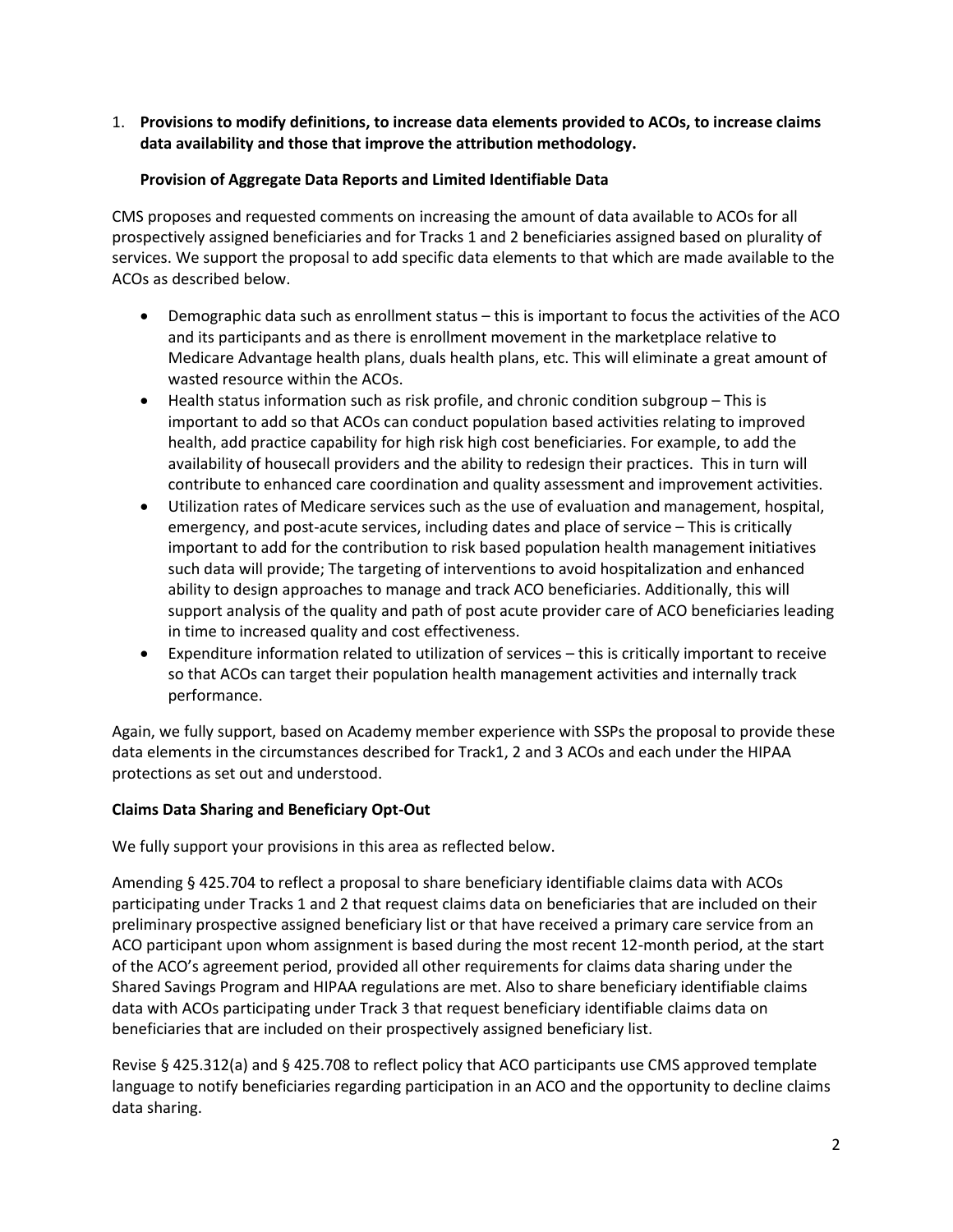Modify § 425.708 to reflect the streamlined process by which beneficiaries may decline claims data sharing and to add a new paragraph (c) to § 425.708 to reflect the proposal to honor any beneficiary request to decline claims data sharing that is received under § 425.708 until such time as the beneficiary may reverse his or her claims data sharing preference to allow data sharing as this is not always the case.

We agree with the assessment that the proposed revisions would reduce beneficiary confusion about the Shared Savings Program and the role an ACO plays in assisting the beneficiary's health care provider(s) in improving their health and health care experience, while still retaining a beneficiary's meaningful opportunity to decline claims data sharing.

We agree that it is appropriate for activities that have contributed to confusion to be moved from the ACO to CMS and as you note for sharing preferences directly through CMS, an agency with which beneficiaries have an existing relationship.

We also agree that the proposals will streamline ACO operations and provide for improved performance based on more timely receipt of claims data. We agree that the requirements that remain and will continue with ACOs will meet the desired communication and transparency needs. Additionally, while not explicitly discussed, the requirement to be a covered entity or to have a business associate agreement in place to receive the data of beneficiaries who receive service outside of the ACO, while initially requiring ACO resource; will in turn lead to increased levels of communication, and coordination of care across communities. In time, this will benefit beneficiaries and the Medicare program.

### **Assignment of Medicare FFS Beneficiaries**

The Academy supports each of the elements proposed below that a Medicare beneficiary would need to meet to be eligible for assignment, if the beneficiary, during the 12-month period used for assignment;

- Has at least 1 month of Part A and Part B enrollment and does not have any months of Part A only or Part B only enrollment.
- Does not have any months of Medicare group (private) health plan enrollment;
- Is not assigned to any other Medicare shared savings initiative. Moreover, we recommend the CMS, should apply this same rationale that the beneficiary assignment should govern SSP reconciliation and not the TIN of a participating provider. In this manner, beneficiaries and Medicare will receive the aggregate benefit of providers participating in multiple SSP initiatives, and yet each month of attribution to a specific SSP initiative will be only be reconciled for shared savings consideration for the months they were in a specific SSP and their will be no double counting at the TIN or NPI level;
- Lives in the U.S. or U.S. territories and possessions as determined based on the most recent available data in the beneficiary records regarding the beneficiary's residence at the end of the assignment window.

We also recommend that dual eligible programs be dissuaded from auto-assigning beneficiaries who already participate in ACO or other SSP models. The Academy is learning from ACOs and from IAH participants that the opportunity to increase the numbers of beneficiaries in their programs is challenged based on the assignment policies of duals programs and the growth of Medicare Advantage plans. Thus, to be able to participate as a SSP in a meaningful way, CMS assistance is requested to be able to maintain an ongoing relationship with assigned SSP beneficiaries.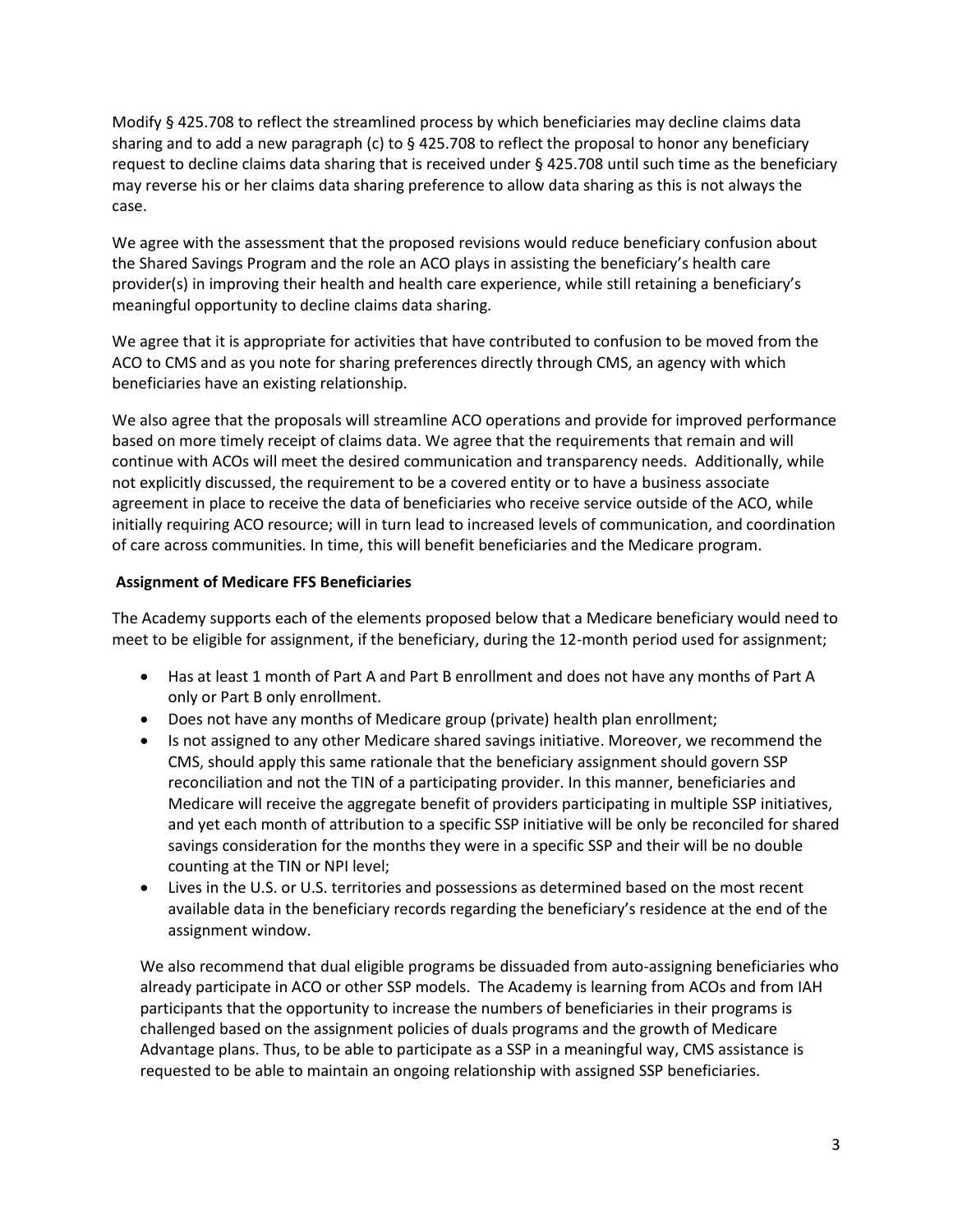### **Definition of Primary Care Services**

The CMS seeks comment on proposals to expand the definition of primary care services to include the TCM services represented by CPT codes 99495 and 99496 and the new chronic care management (CCM) code (now established by CMS as CPT 99490), and to make any future revisions to the definition of primary care service codes through the annual PFS rulemaking process.

The Academy supports these provisions and we believe they will support beneficiaries and the Medicare program. CPTs 99495, 99496 and 99490 each require that a primary care relationship be established by the provider and be recognized by the beneficiary. Additionally, only one primary care provider is able to be paid for one of these services in a month and thus this further supports the primary care relationship. This will also enhance future care coordination and the goals of SSP as many beneficiaries receiving TCM and CCM do so as a result of hospitalization (required for TCM) and often return to the community without an identified primary care provider. This provision will support the interest of those establishing the relationship for the purpose of these services to become the ongoing PCP of these beneficiaries and this in turn will support improvement in care and reduced cost. The Academy also supports the provision to add new primary care services in the PFS rulemaking as this will contribute to flexibility and to the improvement of care and reduced cost as CMS discusses in the proposal.

### **Consideration of Physician Specialties and Non-Physician Practitioners in the Assignment Process**

CMS seeks comment on a proposal to include NPPs in Step One provided that a physician provided primary care service was rendered. The Academy agrees with this provision for the reasons set out and moreover recommends that the provision be strengthened to include these NPPs based on primary care services they render within the TIN and in collaborating relationship with a physician within the ACO. This will increase access to care and make more efficient use of the stretched primary care workforce. Additionally, as noted the proposal will align the ACO attribution process more closely with that which CMS has established for PQRS and for the VBPM.

Additionally, CMS requests comment on how to define that the service of the NPPs is primary care for attribution purposes. CMS may want to consider additional or sub-classification. This would be a level beyond the "NPP" such that the NPPs seeking Step One inclusion and their ACOs (would attest through the CMS system), that they are primary care providers. Another means is for CMS to evaluate the place of service codes and to initially extend Step One participation to those NPPs who are rendering services in ambulatory/non facility places of service.

We strongly support the proposals in this area and would add our recommendation with the belief born out of the Academy experience that this will increase the number of beneficiaries with access to ACO care and will again lead to improvements in care and reduced cost by supporting the relationship of NPPs with physicians. As you note, this will increase recognition and support the provision of team based care that is producing a growing evidence base for the positive results of such care.

### **2. Provisions regarding Track 1 and 2 modifications, proposal for Track 3 considerations as well as proposed elements for Alternative Performance Based Risk Option**

The Academy appreciates the CMS recognition of the value of home care medicine in general and specifically the role that the results of IAH are serving to inform CMS proposals for ACOs and payment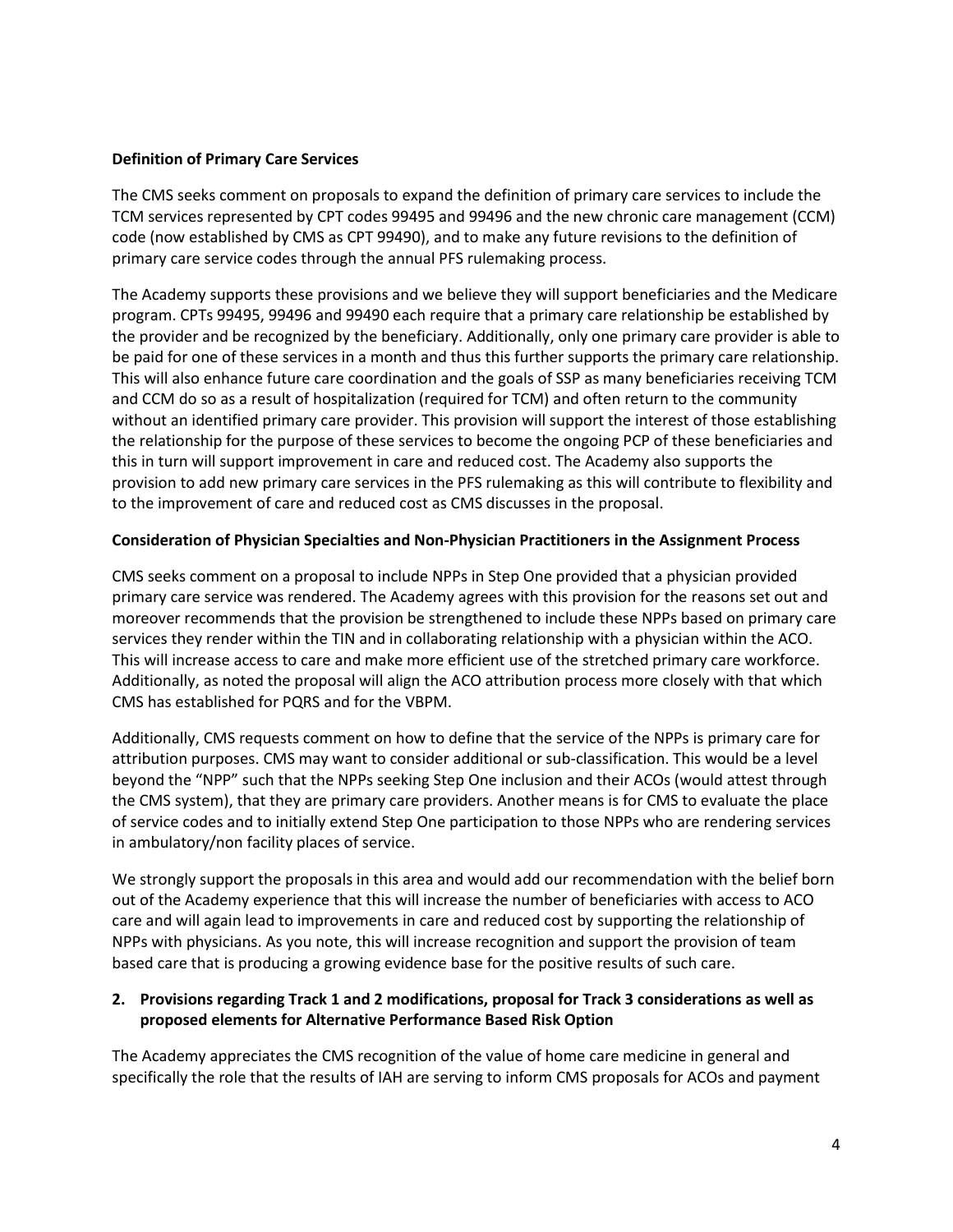policy. We want to take this opportunity to contribute a few observations as you note the value that housecalls may serve in contributing to ACO performance in improving care and lowering cost.

One overarching point is that home care medicine rendered to a targeted high risk high cost population has been shown to improve care and reduce costs. As a result, we recommend that the benefits of home care medicine for the high risk, high cost beneficiaries be included in all CMS payment models, including, but, not limited to ACOs.

To support that end, the Academy has submitted a Transforming Clinical Practice Initiative SAN application to help promote the practice transformation that is required to accept risk and produce triple aim results. Also to that end, there are principals that CMS will want to incorporate as it uses the information from the success of home care medicine in Veterans Affairs, in managed care organizations, and that from IAH demonstration practices.

The principles that should be included are:

- Patient population targeting;
- A payment methodology that
	- $\circ$  is accurate in detailing and projecting the risk of this population utilizing population appropriate frailty factors and other methodology components
	- o that covers the cost of care for this population
	- $\circ$  that creates a payment incentive to provide care to this population as it is much easier and less expensive from a practice development perspective simply to not take on this high risk population.

We have made presentations to CMS officials on the specifics of these principles and would be pleased to present this information to other CMS staff as well.

We next turn to comments on proposals regarding Track One, Two and Three including beneficiary assignment, attestation and benchmarking.

# **Track One Proposals**

We support the CMS proposal to permit ACOs to continue participating under a one- sided participation agreement after their first 3-year agreement. The CMS and provider community have learned of the tremendous investment and transformation required to operate as a successful ACO. In fact, there has been variable performance across ACOs even under the one side model. ACOs have decided to discontinue participation and other provider organizations are also reluctant to participate as ACOs knowing they would have to take on the potential of loss just as the processes and systems for success were becoming embedded across the ACO providers. As a result, the opportunity to have another 3 year agreement, in addition to the other proposed improvements in this Proposed Rule, will provide encouragement to participate as an ACO.

The proposal to participate for another 3-year term is also timely as the DHHS announced intention to move CMS from fee for service to payment based on quality and value. This proposal along with the Transforming Clinical Practice Initiative (TCPI) will support the goals of the Medicare Program to move to quality and outcomes based payment. The Academy also supports the proposal to have ACOs that were terminated less than half of the way through the period to re-enter for the reasons noted above. However, we do not support the proposal to reduce the amount of shared savings in a second 3 year period. CMS should provide as broad based encouragement for participation as possible. Provider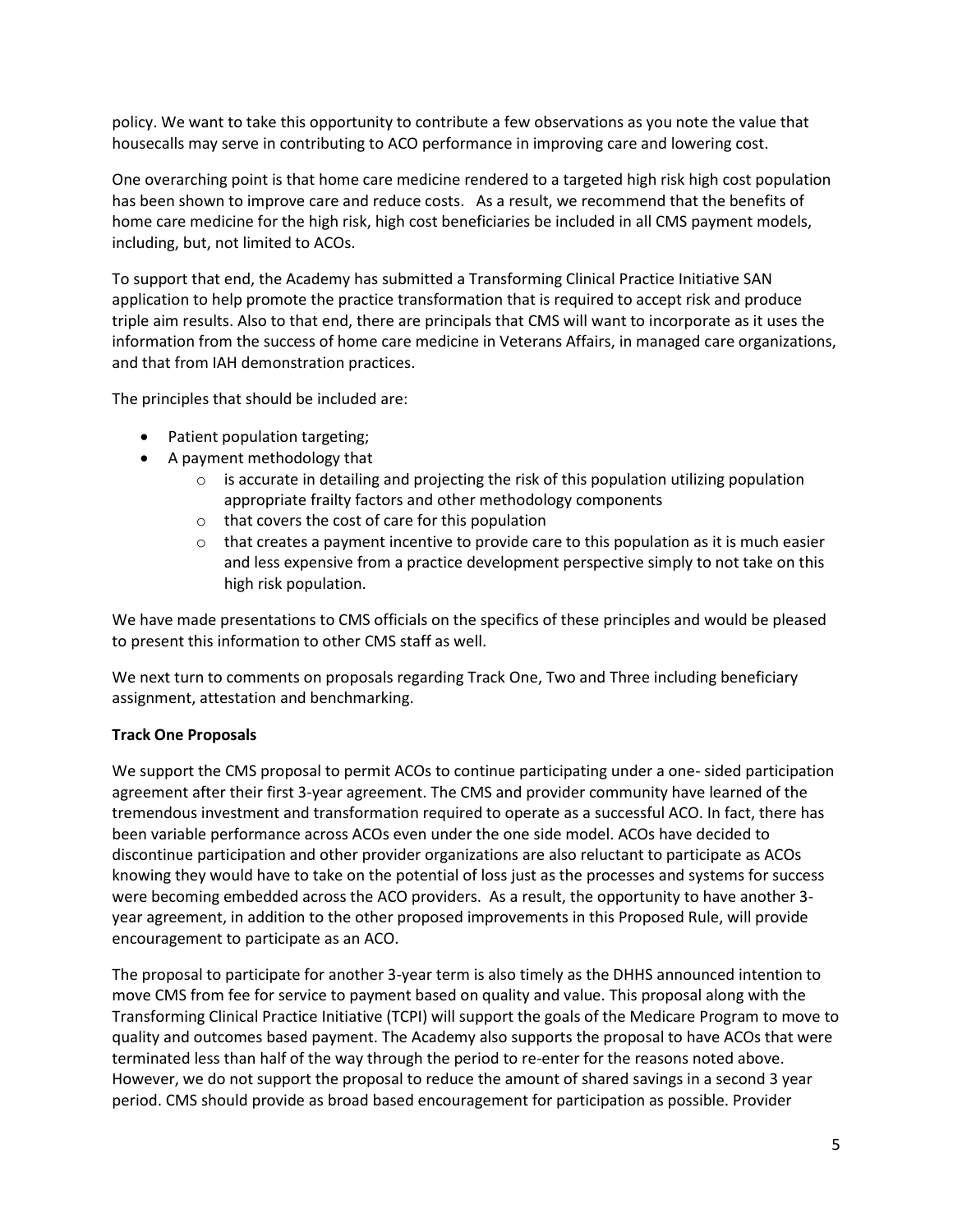organizations and their subparts that would generate savings, yet require financial support, should not have to make a choice between losing the opportunity to share in savings at the same level as the initial agreement vs. taking on risk before they are fully prepared. Again, this will support the national systemic change that CMS seeks for Medicare and to also encourage for private payment models.

# **Track Two Proposals**

We support CMS proposal to increase shared savings opportunity and limit losses under your proposed Track 2 modification. The increase in shared savings opportunity and limit to losses will along with the other provisions in this Proposed Rule encourage ACOs to stay in the program and participate under Track 2. At the same time, we believe that it is important to include the waiver provisions that CMS has proposed for Track 3 to all of the ACO Tracks. The flexibility and benefits that the waivers will provide of improved care (decisions) and cost savings should be available to all ACOs and to all beneficiaries regardless of the ACO to which they are assigned. Additionally, once experience is obtained from the waivers in the MSSP, CMS should seek legislation so that the improved practice and cost savings that result from the waivers are available across the Medicare program where similar triple aim incentives are in place. . The "lessons learned" from the waivers in the MSSP should also become available in a real time basis to the provider community through the CMS collaborative role in the TCPI.

However, we do not support the proposal for variable MSR based on size of an ACO population. The Academy has experience with Part B providers that are small, urban based as well as those located in rural areas. It is seen from CMS data and published analysis that these smaller providers are able to produce savings – savings that exceed even the proposed MSRs based on population. As an example, the beneficiary threshold for IAH practices is 200 eligible enrollees. As a result of this successful performance by small shared savings programs, and as there are not enough of these programs around the country to meet the need wherever it exists and how remote the location, the CMS should do all that it can including through the MSR to encourage participation. As noted in our recommendations for an Alternative Performance Based Risk Option below, an approach the CMS could consider would be to use (its) multiple years of ACO experience to establish a MSR that controls for the potential of chance over years of ACO participation and establish this for the ACO track. This would incorporate the successful experience of small ACOs and thus recognize that size of an ACO can also mean that small ACOs can be the most successful (and this is the opposite, again, born out of results, of the variable MSR approach).

The Academy SAN application in relation to PTN with remote providers was developed in part to increase the number of home care medicine practices in all areas of the country. Therefore, we recommend that CMS not adopt the graduated MSR as this would discourage the formation of ACOs in the remote areas of need. This would be counterproductive to the goals of this Proposed Rule, the MSSP, and the recent announcement of transition of Medicare to a program that pays based on quality and value.

# **Track 3 Proposals**

Beneficiary Assignment and Attestation – The Academy recommends based on practice experience in IAH and also in ACOs that CMS strengthen the opportunities for voluntary beneficiary attestation. We recommend strengthening the role of attestation when prospective assignment would occur on its own or through hybrid approach. This recommendation is made for the same reasons discussed relating to benchmarking and with regard to high risk high cost beneficiaries. Using CMS language in the proposed rule there is a higher amount of "churn" among the high risk population (that would benefit from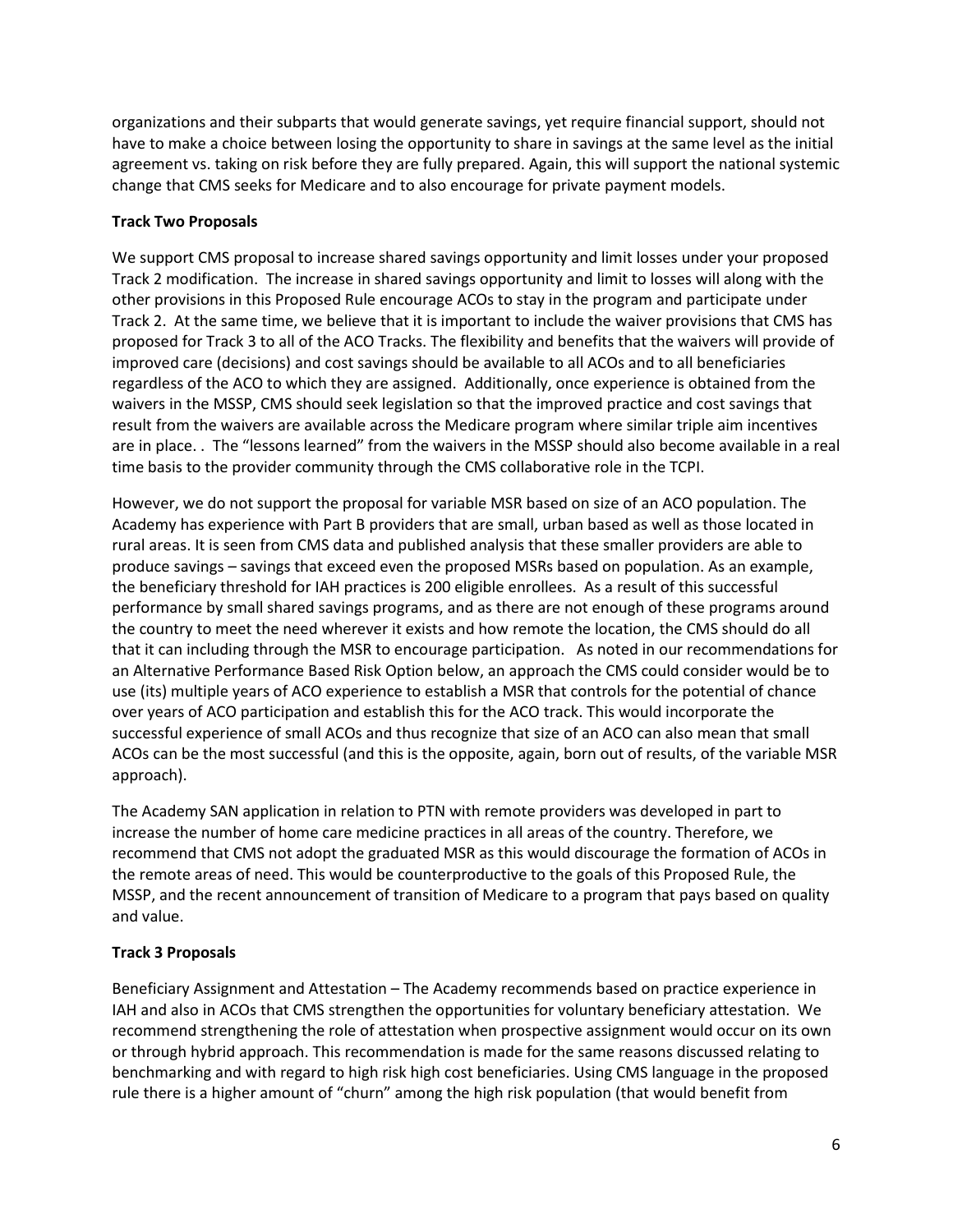housecalls) as compared to less high risk beneficiaries. The concern with prospective assignment by itself is that there is not opportunity to manage high risk beneficiaries for a long enough period to improve care and lower cost. Rather, the period of high cost would be that associated with the ACO and this would discourage growth of programs such as housecalls that meet the needs of the high risk high cost beneficiary population.

Therefore, the Academy supports CMS strengthening of attestation opportunities such as you tested for the Pioneer ACOs. This is also similar to the voluntary agreement of IAH beneficiaries to be included as IAH enrollees in the IAH Demonstration. Additionally, for the reasons discussed in the Proposed Rule, this attestation in a hybrid approach would encourage ACOs 1) to manage all of their beneficiaries as if they would be included in the ACO, and, would, 2) provide an ACO a reasonable opportunity to establish an ongoing relationship and management of high risk high cost beneficiaries; with the confidence supported by attestation that they will have the time to improve beneficiary care and reduce cost.

Attestation would also serve to reduce the circumstances where a beneficiary would elect to receive care outside of the ACO. Moreover, given the concept that beneficiary awareness and engagement in the SSPs is desired to help achieve the triple aim, the CMS should consider provision where beneficiary attestation supersedes plurality in a hybrid approach. This recommendation is based on (our IAH) experience that an ACO may take over the care of a beneficiary due to change in medical status and the beneficiaries prior care may not have been associated with the ACO. We also see an attestation model being applied through the Medicare Fee Schedule and the requirements in the chronic care management (CCM) and transition care management codes that a beneficiary have an agreed upon (and in the case of CCM – signed agreement to document), primary care relationship with a provider. This truly serves to engage the care going forward from the perspective of both the beneficiary and the provider. Similarly, attestation could be used and this would recognize an important primary care relationship will exist despite the lack of prior (plurality) services.

### **Benchmarks**

As a general observation, the Academy recommends moving low cost ACOs to regional benchmarks over shorter periods of time and conversely moving ACOs in high cost areas to regional benchmarks in a longer period of time. This recommendation is to provide the ACO the opportunity to adjust.

This is also based on the evidence from various Medicare programs and demonstrations that with specific regard to high risk, high cost beneficiaries that the cost of this patient population is similar across the country even though the cost of care for the average Medicare beneficiary may vary greatly around the country. As a result, there should be accommodation provided for the benchmarking particularly of high risk beneficiaries that reflects this cost heterogeneity regardless of area of the country.

Incorporating the finding of high cost beneficiary heterogeneity in benchmarking will encourage ACOs to arrange for the care of the high risk population and will encourage these ACOs to develop housecall practices or relationships with housecall practices that have shown to improve care and reduce cost. This will increase the opportunity for CMS to achieve cost savings for the most expensive beneficiaries across the greatest range of ACOs regardless of track and regardless of location.

For this same reason, the Academy adds the general recommendation that CMS maintain recognition of cost against the non ACO, regional, fee for service population / that established through county cost profile. This is so ACOs will have the opportunity to reflect success that would not be as possible where an ACO is compared increasingly to its own prior performance.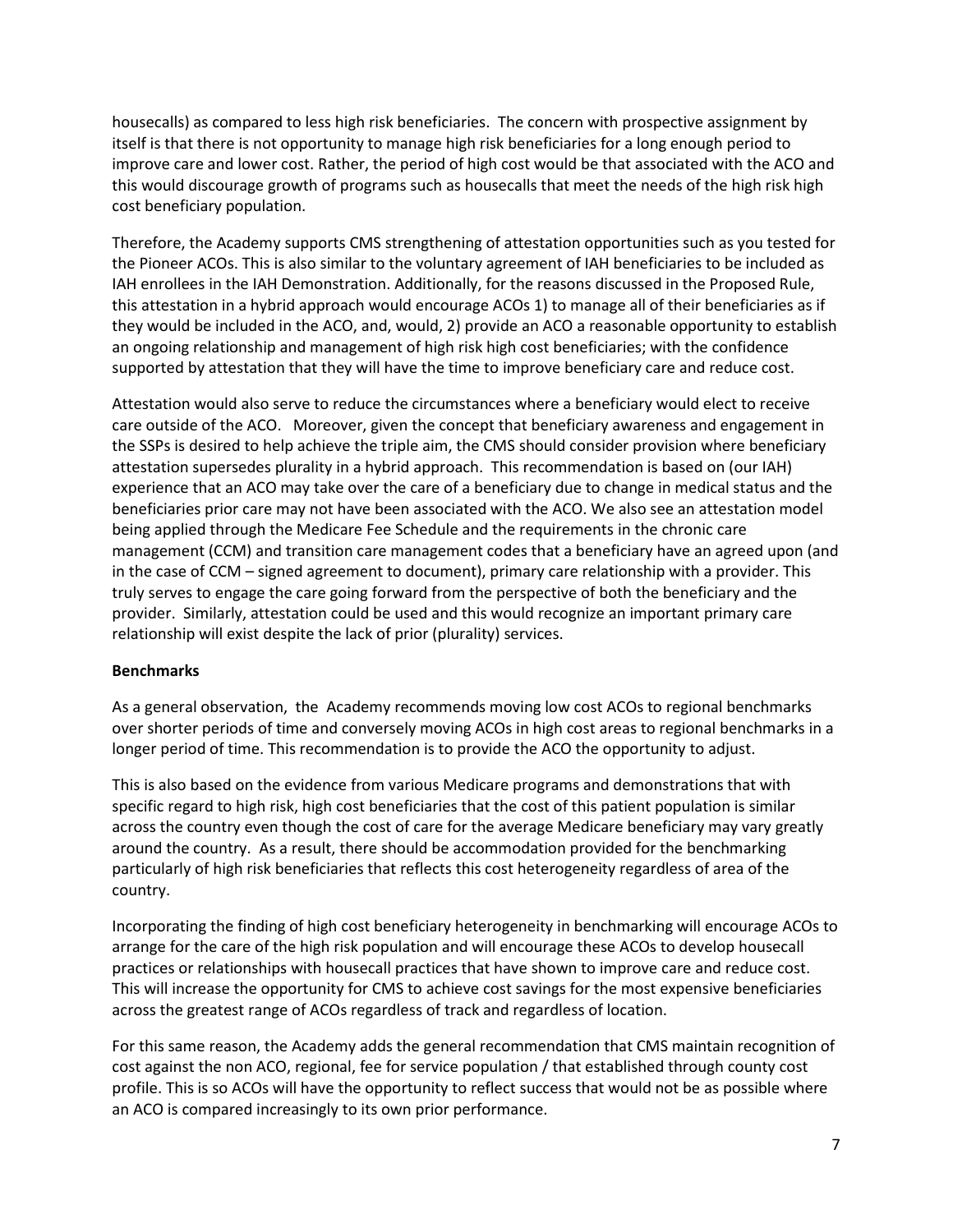#### **Alternative Performance-Based Risk Options**

Based on its experience with ACOs through the VA, and Independence at Home, the CMS should consider development of an alternative performance and risk adjusted option with a frailty adjuster for the medically complex that do not meet all of the clinical criteria for IAH and, yet, remain high risk and high cost. This option would reflect some of the regulatory elements and lessons learned of both ACOs and IAH, in particular it would add the discipline that Track 2 now has through enforced risk, but without the discouragement that having actual dollars at risk creates. Instead it would use the "opportunity cost" of potential shared savings as the penalty for poor performance, as in IAH, by excluding ACOs that do not meet their MSR for 2-3 consecutive years.

These elements are as follows:

- a. Assignment Beneficiaries should be permitted and encouraged to attest to ACO assignment for the reasons discussed above;
- b. Permit beneficiaries to share in shared savings This would encourage beneficiary alignment with an ACO and support the beneficiaries receiving care within the ACO; as well as encourage beneficiaries to align with more efficient providers.
- c. Limit quality metrics, particularly those related to payment, to those clearly identifiable as relating to the outcomes of improving care and lowering cost for the medically complex population;
- d. Establish local benchmarks For the reasons discussed above that for a population susceptible to "high churn" it is reasonable to be compared to a local matched fee for service population that is not receiving care within this risk option ACO;
- e. Risk adjustment Related to the benchmark and based on analysis shared with CMS regarding IAH shared savings calculations. CMS should use the V21 HCC model with a locally determined adjuster from calibration to locally assembled controls. This option would not need to be rebased nor have structured term limits to ACO agreement as with the other tracks, as again, for this high risk population the comparison is to the non assigned fee for service control population. Accurate risk adjustment will also provide confidence of the ACOs to increase the number of medically complex beneficiaries they are able to manage (without having to be concerned about underestimate of projected cost);
- f. Performance requirement /minimum savings requirement (MSR), in lieu of structured track terms. This is similar in concept to IAH though at lowered rate due to lowered medical complexity/expected cost. CMS could establish an MSR beyond which the ACO keeps the savings share. Moreover, to encourage the participation of additional ACOs of varying sizes (and the evidence from ACO experience to date is that small flexible ACOs are as capable or more as large and system based ACOs to achieve savings), CMS should consider a fixed MSR and simply recoup this savings as an automatic function. This is respectful, as reflected in the IAH model to first provide savings to the Medicare Trust Funds, encourages participation and innovation by a variety of sized and modeled ACOs, and serves to encourage year over year performance as the ACO has shared savings opportunity relative to the non ACO population. This underscores the importance of accurate risk adjustment for the medically complex, high risk population;
- g. Waivers each of the waivers for the reasons discussed below should also be available to this ACO risk option. And the wavers are all the more relevant to improve care and lower cost for the medically complex population.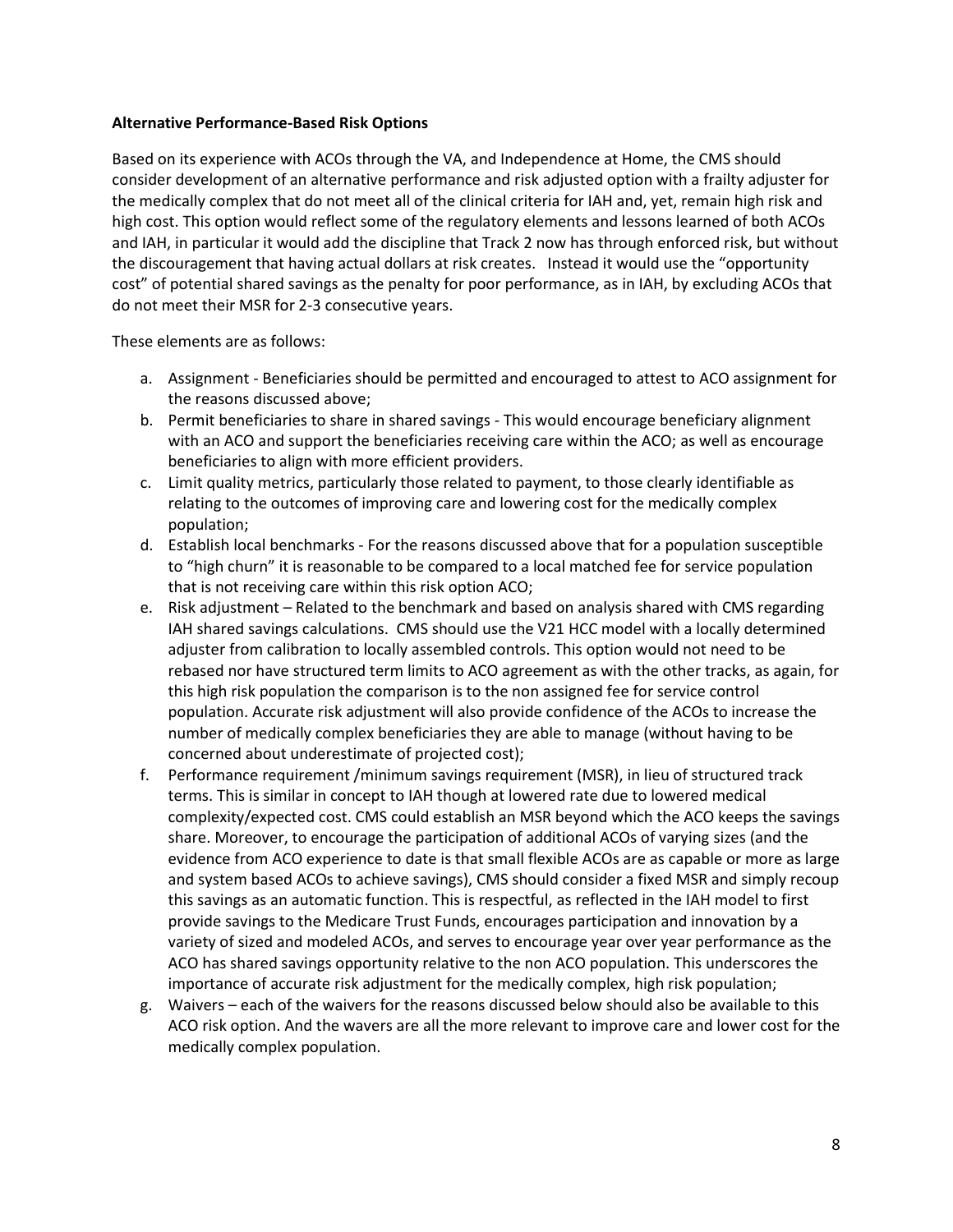The Academy looks forward to the opportunity to discuss in detail how the results of IAH and the value of housecalls can inform ACO expansion and the development of Alternative Performance Based Risk Options.

Also, as we move on to comments in agreement that the CMS proposed waivers can support ACOs, we want to reiterate our view in the Assignment of Medicare FFS Beneficiaries section above that providers should be able to participate in multiple shared savings programs. This is also supported through the CMS understanding that individual disease and population target efforts at the provider level within ACOs needs to be supported for ACO success and to meet the triple aim. ACOs, overall, are organized to meet the triple aim. However, they may also contain sub-parts that have specific population focus that is also of CMS interest and initiative such as IAH. CMS should do all that it can to reinforce the efforts at the provider level to contribute to the triple aim. This also supports your interest in transforming the clinical community across the country. Permitting providers to participate in multiple SSPs will help you to achieve this result by enabling providers to render service that contributes to beneficiaries regardless of the ACO/SSP to which they are assigned and that is best for them. This will also permit organizations/providers to add resources and focus their sub-parts to specific populations that produce meaningful results such as IAH. The waivers the CMS proposes will go a long way to support the triple aim targeting of the home limited high risk high cost population.

3. **Provisions regarding waivers of 3-day rule for SNF, post acute referrals, homebound definition, comments for the CMS consideration regarding Telehealth and recommendation to develop Part B coverage and payment for home infusion.**

The Academy supports the proposed waivers as discussed in the answers to the questions the CMS presented in the Proposed Rule.

### **SNF – Waiver of 3 Day Rule**

- Q. Whether it is necessary to provide for a waiver under their section 1899(f) authority of the SNF 3 day rule for MSSP ACOs in two-sided risk arrangements and what uniform criteria would be appropriate to determine waiver eligibility under the program?
- A. Waivers under section 1899(f) are desired and necessary for the MSSP ACOs (and assigned beneficiaries) to have the best opportunity to achieve clinical and financial success. Operating an innovative model under the payment rules from legacy Medicare program will hinder ACOs ability to succeed. ACO participants with informed beneficiary agreement need to have the flexibility to make the best clinical setting placement for the beneficiary without consideration to whether a coverage restriction from traditional Medicare has been satisfied. This would tie an ACOs hands. Moreover, it has been documented by the OIG, MedPAC and other reviewers that the adherence itself to the 3 day rule produces misuse, if not abuse, of the Part A program in terms of beneficiaries being maintained as a hospital inpatient despite medical contraindication (and despite the beneficiary site of care preferences) to satisfy the 3-day rule.
- Q. Whether or not it would be appropriate to apply the same criteria used under the Pioneer model?
- A. Yes, it would be appropriate to apply the same criteria such as participation with the ACO and meeting at least 3 Stars in Medicare's Five-Star Quality Rating System.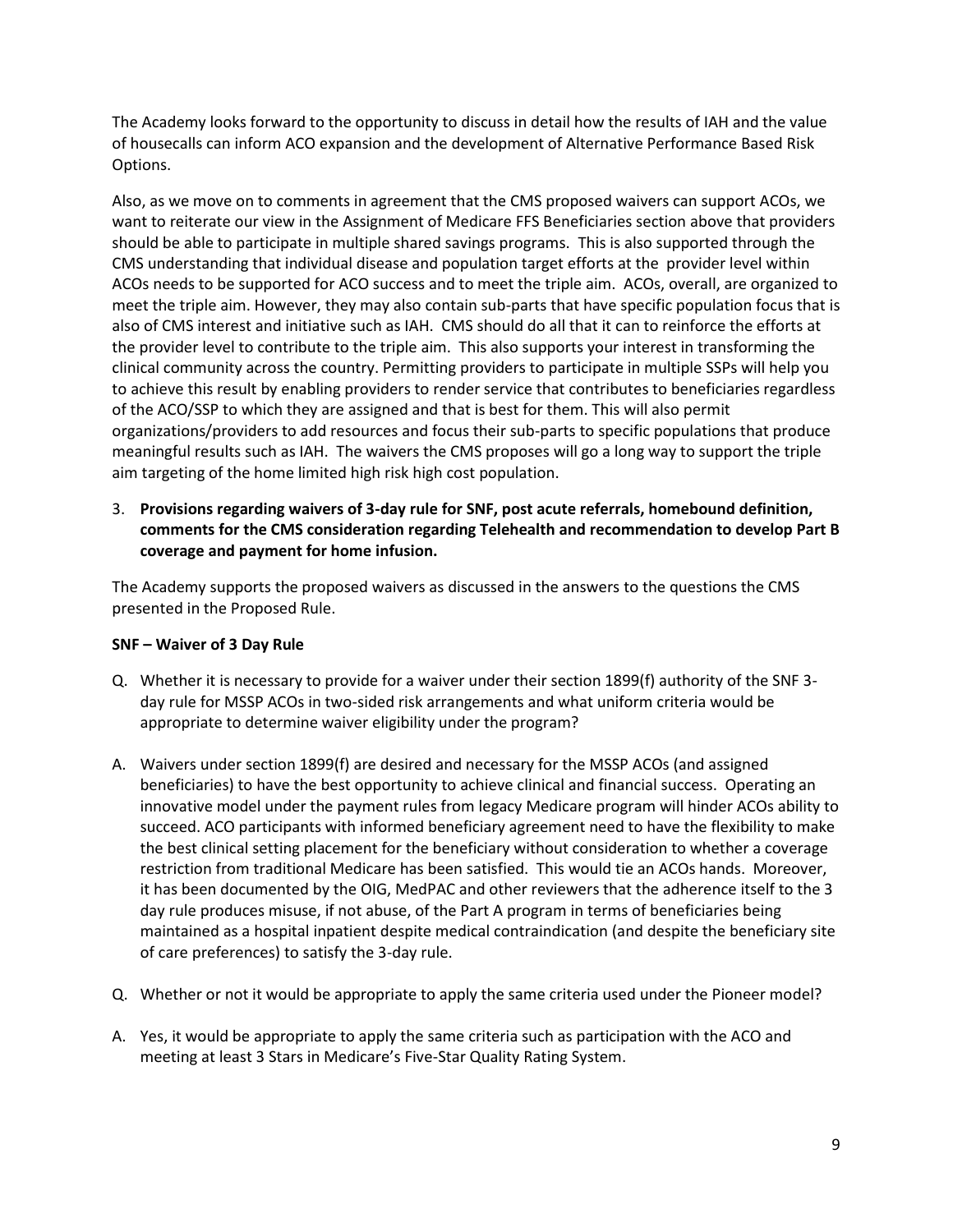- Q. What specific activities should be monitored to ensure items and services are properly delivered to eligible patients; that patients are not being discharged prematurely to SNFs, and that patients are able to exercise freedom of choice and are not being steered inappropriately?
- A. Clinical criteria:
	- medically stable;
	- clear and confirmed diagnosis;
	- does not require/further hospital-based evaluation and treatment; and
	- has a defined skilled or rehab need (with a clear endpoint) that cannot be provided in a home setting.

Beneficiaries would have option to remain in the hospital if hospitalized with the understanding of associated clinical risks and financial responsibility if their inpatient stay not approved.

- Q. Other considerations: potential impact on access to SNF services;
- A. Access to SNF services would be expected to incrementally increase. However, this would be as a substitution for more expensive/risky/traumatic hospitalization.
- Q. The beneficiary assignment process;
- A. ACO participants are considered to have a large primary care provider network that together with facility participants would have established SNF relationships. As a result, it is not anticipated that waiver of the 3-day rule would have material impact on beneficiary assignment.
- Q. Quality measures and operational issues;
- A. ACO there is growing basis of clinical and operational experience in the ACO/health care operations community regarding waivers such as the 3-day rule. There is a growing literature base regarding the 3-day waiver. As a result, while implementing a new model of scale will always produce issues to address, it is not expected that the 3-day rule waiver will be operationally troublesome for ACOs and that the benefits of the waiver will outweigh the costs.

CMS – CMS similarly has experience through MSSP and other models with clinical and administrative matters related to waivers of the 3-day rule. CMS can rely upon this experience in application to ACOs requesting the waiver under these proposed rules. As a result, we do not anticipate that operationalizing the waiver under these proposed rules will produce other than manageable issues to CMS.

### **Telehealth Waiver**

What factors CMS should consider if they were to provide for such a waiver to allow a broader range of Telehealth services or services in a broader range of geographic areas:

Q. How should "Telehealth" be defined?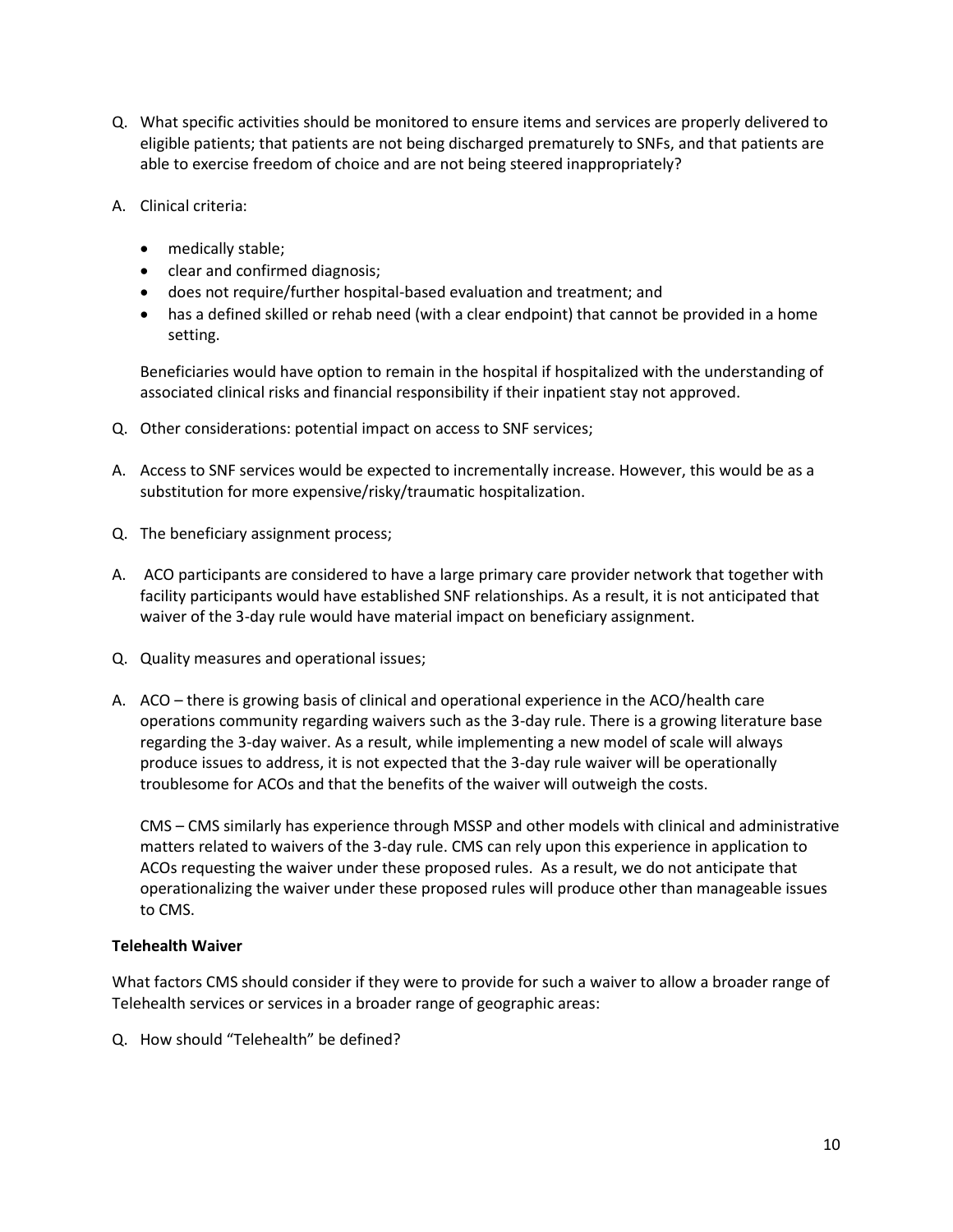- A. The use of electronic information and communications technologies to provide and support health care when distance separates participants.
- Q. Under what circumstances should payment for Telehealth and related services be made?
- A. CMS should make payment for Telehealth and related services, in addition to the existing approved originating sites when:
	- 1. The beneficiary cannot access community level primary and specialty care due to conditions that render the beneficiary home limited sufficient for the coverage and payment of a home visit; and
	- 2. When clinically relevant under general circumstances that make Telehealth part of the community standard/medical mainstream of practice.
	- 3. Expand the rural definition to HPSA and underserved urban populations.
- Q. What types of services should be included (remote monitoring, remote visits, and/or e-consults)?
- A. There should be no prescribed limitation to the types of services, rather the types of services that would be understood as being those accepted as the community standard if the beneficiary was able to access services in any other setting of care as any other beneficiary is able to do.

The medical circumstances and condition of the beneficiary would define the services needed and the beneficiary would be able to receive such services as defined by their circumstances to the extent that technology supports an otherwise community standard provision of care.

- Q. What capabilities or additional criteria should ACOs meet to qualify for payments for Telehealth services under the waiver?
- A. ACOs should have to meet the existing technology standards for Telehealth and should demonstrate that they are able to provide a medical (MD, DO, NP, PA) encounter/intervention – e.g., home visit) or have the ability to bring the beneficiary to an ACO location for such encounter if indicated by Telehealth services.
- Q. Any quality and outcomes metrics that may be impacted or should be considered:
- A. The same quality and outcomes metrics should be applied to Telehealth services under the waiver as would be applied if the services were rendered in person, and under any other model of health care delivery.
- Q. Requirements to ensure protection of beneficiaries and the Medicare Trust Funds:
- A. Medicare's existing fraud abuse provisions, holding services rendered through Telehealth to the same quality and outcomes standards, medical ethics, licensure, and professional liability standards on a state and local level will serve to protect beneficiaries and the Medicare Trust Funds.
- Q. Any other design factors of importance?
- A. Important to match the Telehealth services with the patient population receiving service. Telehealth, cannot be considered as a substitute, for example, for the in-person evaluation and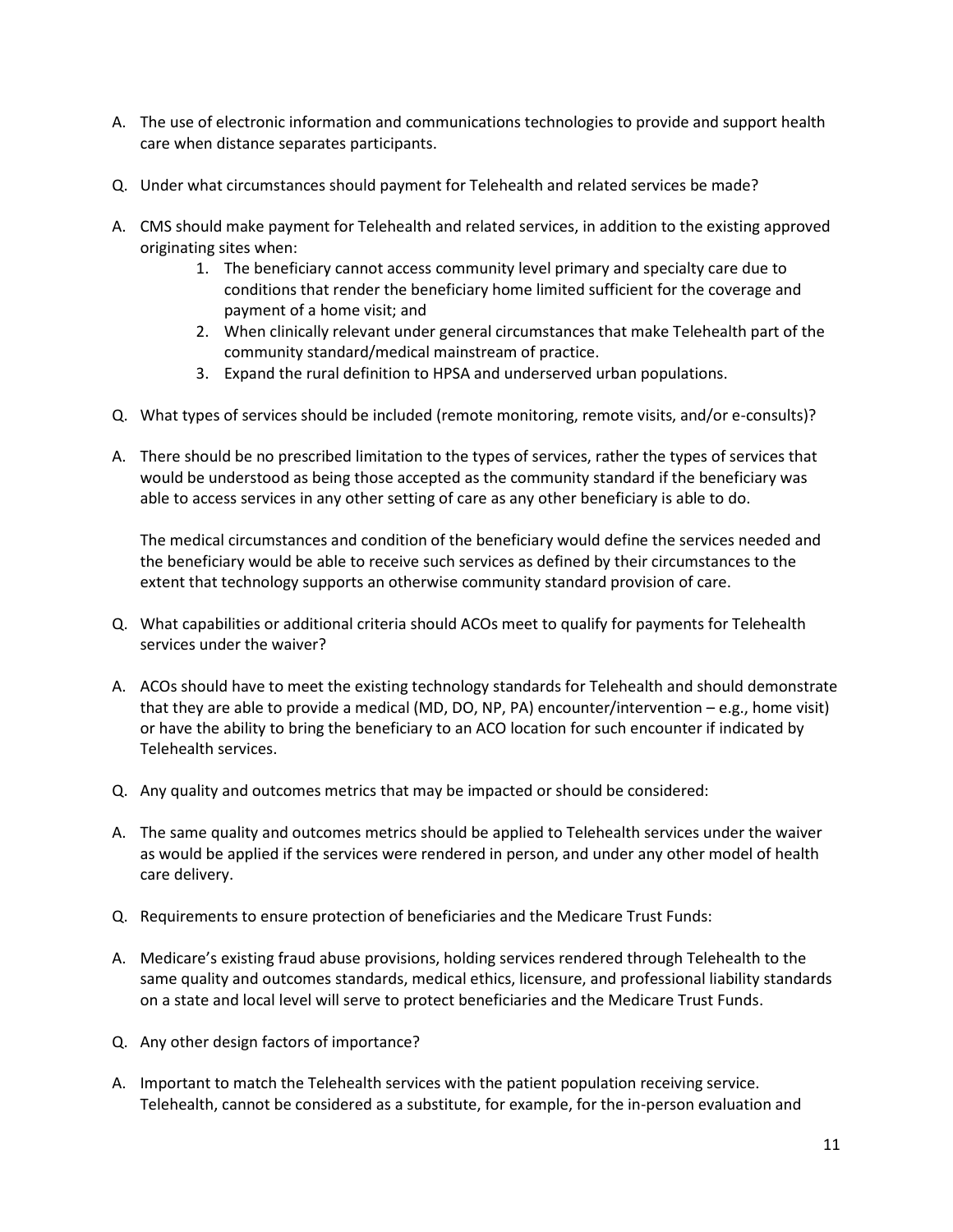management of cognitively impaired beneficiaries of any age and is often the case of the frail elderly living in isolated circumstances. Over time CMS should develop, in conjunction with the medical community, guidance regarding the use of Telehealth and the requirements for in person medical care. This would be informed by evidence based findings as the services of ACOs grow and also based on advances in Telehealth.

### **Homebound Requirement under the Home Health Benefit**

CMS proposes waiving the "home-bound" or the "confined to the home" requirement such that Medicare would pay for non-home-bound ACO beneficiaries to receive home health services. CMS proposes to limit the waiver to Track 3 ACOs or to ACOs participating in a two-sided risk track. The Academy supports the waiver and moreover, we support the use and benefit of this waiver for all ACO tracks and SSP programs including Independence at Home, as discussed further below.

This waiver as well as the others proposed would:

- Expand the benefits of ACOs and other models with home care medicine capacity and contribute to the Triple Aim;
- Modernize Medicare from its historic (Part A, B, C, D) programmatic roots and regulation;
- Enhance and support medically led, team based decision making that incorporates and respects beneficiary preferences in terms of setting of care; and
- Encourage the development of home care medicine workforce necessary to meet the needs of the 3-4 million of Medicare beneficiaries who would benefit from home care medicine services.

CMS cites its Independence at Home (IAH) demonstration that provides non-home-bound Medicare beneficiaries home-based primary care services. The IAH demonstration has basis in the VA's Home-Based Primary Care program (HBPC) and the HBPC program has been a triple aim success. The HBPC program has reduced the patient overall cost of care by 24% (\$38,000 v. \$29,000). It has reduced hospital cost of care by 63% (\$18,000 v. \$7,000) and nursing home care by 87% (\$10,000 v. \$1,400). The program also has high beneficiary and caregiver satisfaction.

More recent evidence of the benefits that expanded availability of housecalls (and further the opportunity to add the cost avoiding impact of the "homebound" waiver) would produce are found in Medicare Advantage results, in Medicaid dual eligible programs, in ACO results that CMS analysis of those receiving IAH-like/IAH managed housecalls vs. those not receiving such housecalls (16% percent ACO self-reported savings to Academy), and also seen recently published of the 17% reduction in total Medicare costs for Home-Based Primary care patients, with average reduction of over \$4000 per patient per year. This is from the five-year study of Medicare costs and survival in a home-based primary care practice serving (IAH-like) ill and high-cost elders in Washington DC that was published in the Journal of the American Geriatric Society. "Effects of Home-Based Primary Care on Medicare Costs in High-Risk Elders" <http://onlinelibrary.wiley.com/doi/10.1111/jgs.12974/abstract>

The cited evidence provides that team based home care medicine programs are making significant medically supported substitution of other sites of care and services to avoid the multiple (financial, psychological, physical, etc.) costs of hospital admissions and readmissions.

We anticipate that the results the CMS cites in seeking comments of "how could the findings from Independence at Home (IAH) demonstration apply to the population of beneficiaries assigned to ACOs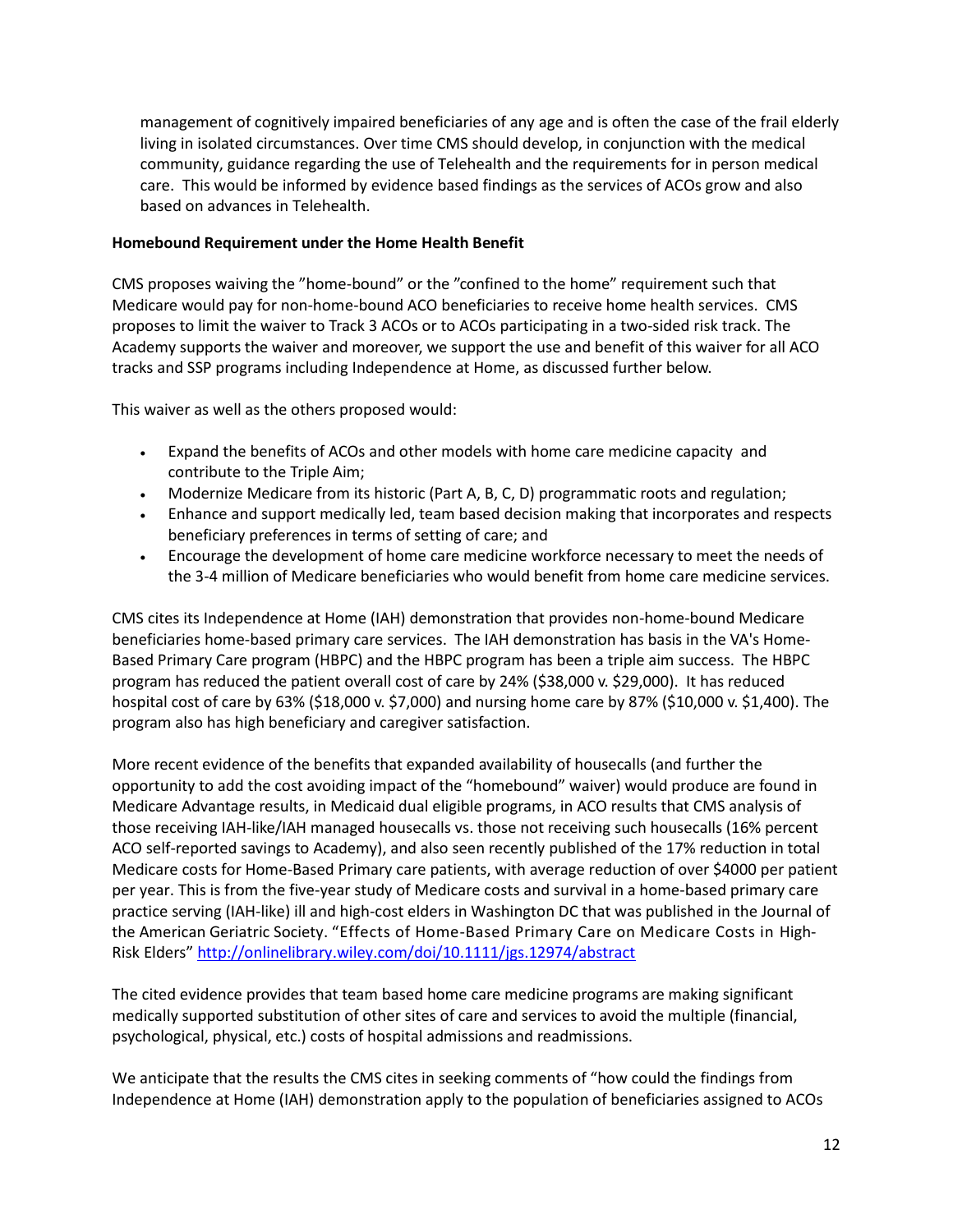or receiving care furnished by ACO providers/suppliers" will add relevant Medicare Part B evidence to that cited above of the benefits of home care medicine programs. As a result, their development should be encouraged across ACOs and through a continuation and expansion of IAH.

How the Academy Involvement with ACOs and IAH Can Assist CMS with the Waiver

As mentioned Academy members participate with ACOs and each IAH demonstration practice is also an Academy member. The Academy conducts, and CMS participates, in a grant funded IAH Learning Collaborative to identify and replicate best practices and lessons learned. The Academy is conducting its 4<sup>th</sup> IAH Day on May 13 immediately preceding the Academy Annual Meeting. Based on the Academy deep involvement with ACOs and IAH we propose;

- 1. The Academy use the IAH Day attended by those with clinical and administrative expertise with the home limited population, post acute settings, and ACO/IAH experience to develop beneficiary relevant clinical vignettes as case examples reflecting the care of beneficiaries without the waivers and with the waivers in place.
- 2. The Academy meet with CMS staff who would be responsible for drafting the regulations to implement the waivers to share the discussion of how care and cost compares without the waivers and with the proposed waivers. CMS would then have detailed operational recommendations to use in its development of regulations implementing the waivers across its shared savings programs.
- Q. How could the findings from Independence at Home (IAH) demonstration apply to the population of beneficiaries assigned to ACOs or receiving care furnished by ACO providers/suppliers?
- A. IAH techniques to care for high risk high cost patients have been used by as discussed above by organizations operating or arranging housecalls in ACOs, Medicare Advantage and duals health plans.

Based on these results and those CMS has identified and will publicize for IAH, it is important for ACO success and the care of the high cost high risk beneficiaries for:

- 1. the waiver to be established; and
- 2. essential that ACOs of all tracks, other SSPs, and Medicare payment models with triple aim incentives be encouraged to adopt medically led team based home visit programs.

The Academy would be pleased to work with CMS to develop guidelines regarding home visit practices and strategies bases on the successful experience in ACOs and IAH as you have indicated to incorporate home visit programs into ACOs and across other triple aim models.

Specifically, the IAH findings/techniques and incorporated home visit practices would be used when ACOs conduct beneficiary assessments and find that the assigned beneficiary/one receiving care, furnished by an ACO provider or supplier, satisfies clinical criteria similar to that established for IAH. Then, the beneficiary would be "sub-assigned" to the home visit program of the ACO to manage the care. This assignment would be discussed with the beneficiary for their agreement and noted in medical records as well as in the ACO system for care coordination.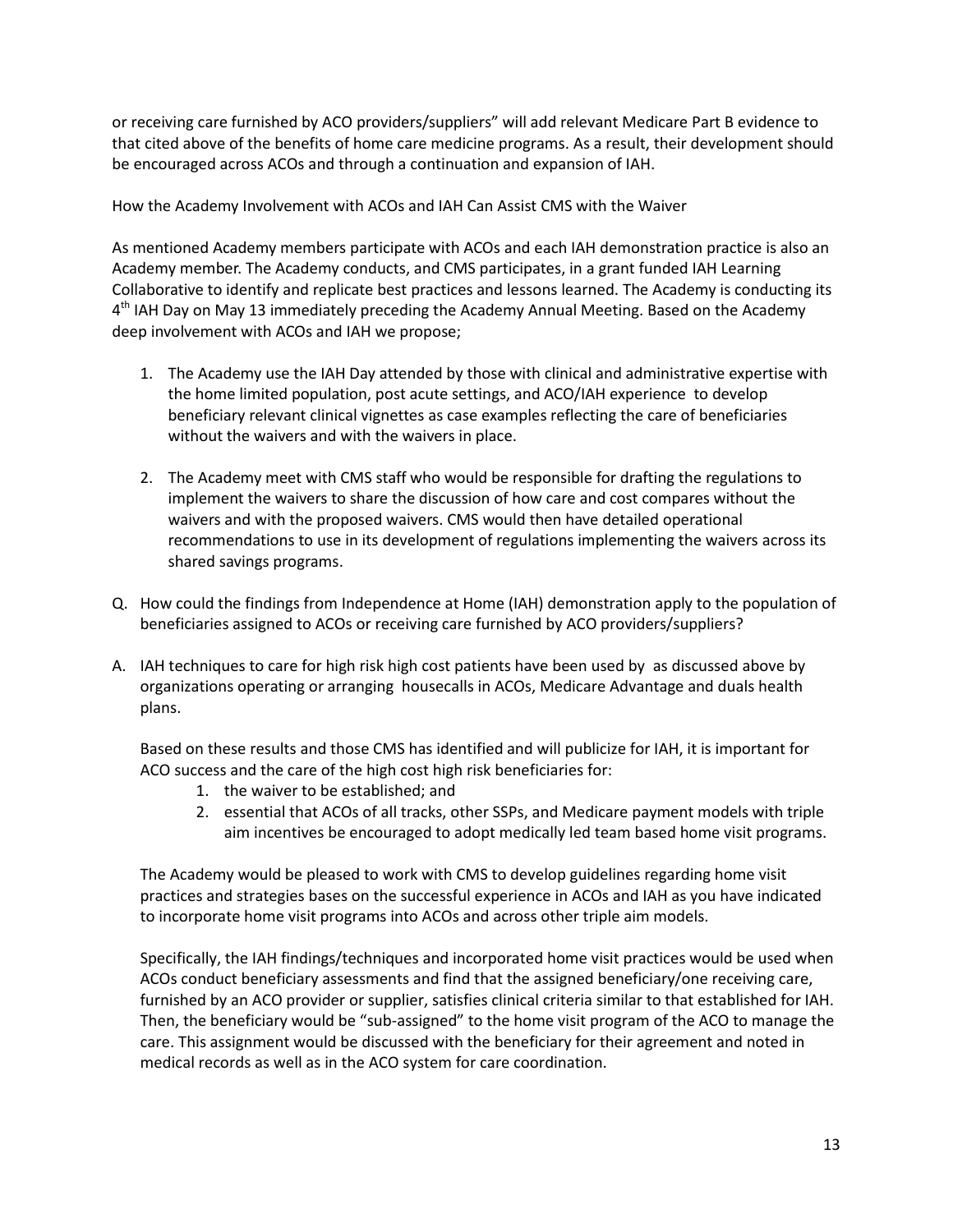We also want to use this opportunity to contribute our assistance to the CMS to eliminate confusion that may exist in the general healthcare community of providers and agencies, as well as Medicare contractors, that a beneficiary has to be homebound to receive a housecall. The implementation of the waiver would serve as an appropriate and important opportunity to eliminate this confusion.

- Q. What criteria would be appropriate to determine eligibility for the waiver? If there are specific categories of providers or beneficiaries to whom the waiver should (or should not) apply.
- A. Beneficiaries meet the Medicare Part B medical necessity requirements for a house call (in lieu of an office visit). The criteria are the combination of the Social Security Act definition of Medical Necessity and the coverage and payment for home visits as established in the Social Security Act and Medicare Carriers Manual 30.6.14.1 Home Services (Codes 99341-99350). Beneficiaries should reflect the Part B medical necessity need of a home health service that otherwise would not have been available unless the beneficiary met the Part A homebound definition.

Providers should have to meet one of the following criteria:

- 1. experience as reflected in Part B, housecalls (at least 50 in past year) in the Medicare Part B claims database on a date prior to ACO approval; or
- 2. evidence of competency in housecalls demonstrated through training: membership in the American Academy of Home Care Medicine (Academy) or certification as a home care medicine provider through standards approved or developed by the Academy.

Additionally, and for operational purposes, the CMS may want to consider development of preadmission discretionary assignment of LUPA (or similar) status for home health services that may not relate to a 60-day episode. This approach to waiver implementation could serve as one among others. The Academy has signed onto a letter of the American Medical Association (AMA) that discusses this aspect in more detail.

- Q. If implemented under a two-sided risk model, are there additional protections for the Medicare Trust Funds or for beneficiaries that should be considered?
- A. The protections under the existing Medicare fraud and abuse and related medical record review programs are sufficient protection for the Medicare Trust Funds. This includes the review of HHA documentation and the medical record documentation of the "certifying physician" that the home health services were medically necessary. Additional protection can be considered if circumstances warrant.
- Q. What quality metrics should be incorporated into the quality measure framework for ACOs and CMS's monitoring program to measure the quality of care for non-homebound home health recipients?
- A. Beneficiaries The quality measures required of ACOs serve as a beneficiary protection. Additionally, CMS could consider the quality measures of the IAH demonstration that are not tied directly to payment though are tied to practice evaluation. These measures include:
	- Beneficiary/caregiver goals
	- Screenings/assessments
	- Symptom management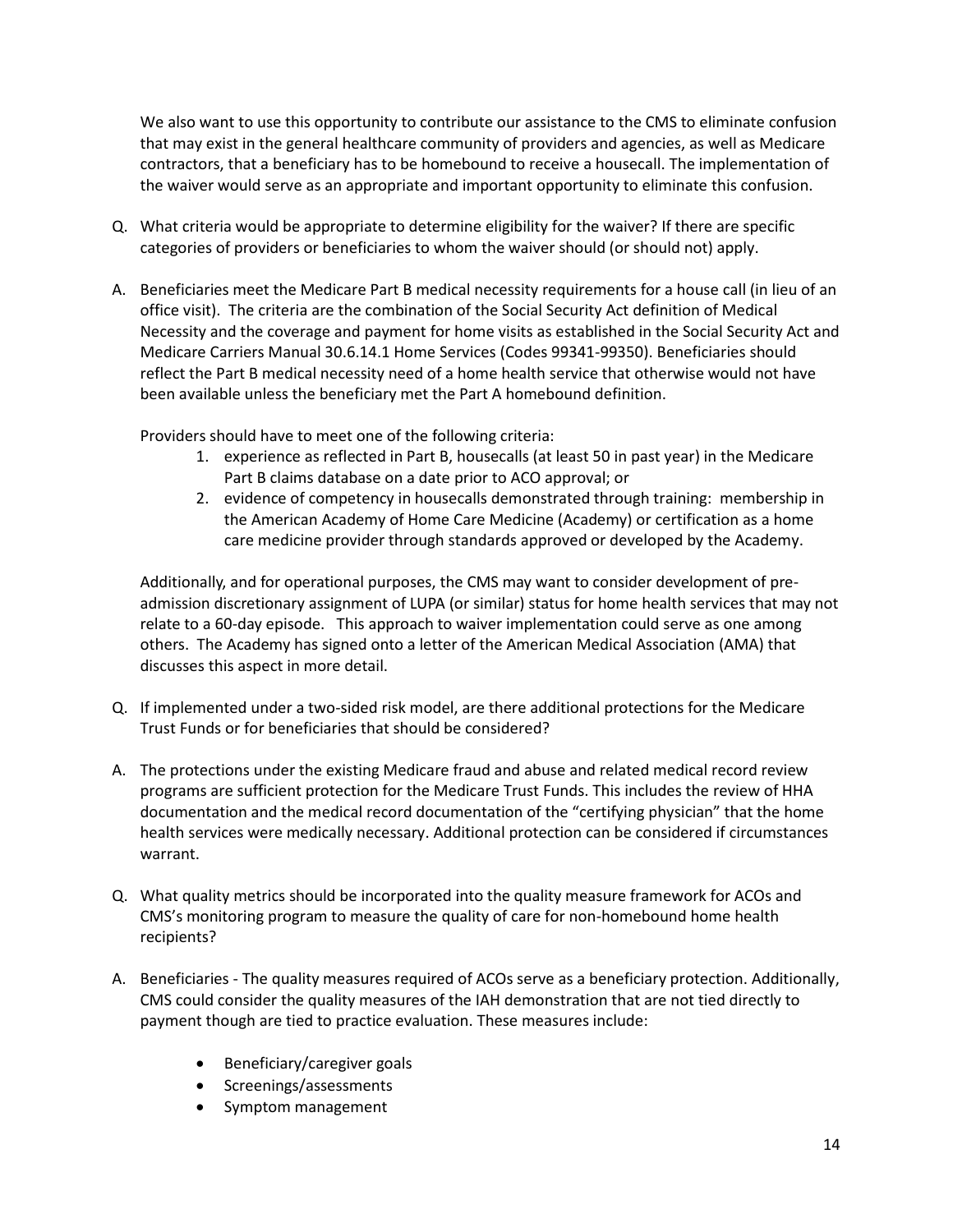- Medication management
- Caregiver stress
- Voluntary disenrollment rate
- Referrals
- Patient satisfaction

The measures tied to payment are less relevant as they relate to admissions that may have not occurred and are hoped to decrease through the increased availability of a home visit.

- Q. How would a waiver complement Medicare payment for physician home visits for medically complex patients?
- A. A waiver would:
	- Complement Medicare payment for physician home visits for medically complex patients in many ways;
	- Provide payer model encouragement to increase the workforce available to provide home visits and also send this signal to other payers;
	- Encourage more thorough assessment of beneficiaries and the opportunities for beneficiaries to receive care and needed services in the home;
	- Support quality improvement in the workforce available to provide home visits;
	- Support efforts to maintain the beneficiary in their home and avoid hospitalizations and other more costly sites of care;
	- Encourage payers, in addition to the ACOs; to develop home visit capacity within their organization or create relationship with the ACO home care medicine practice(s). This will replicate the benefits of home care visits in other settings in addition to the ACO and provide for improved care and program savings.

Estimates are that only 15.5% of beneficiaries in need of home visits receive them. It is also known that this home limited beneficiary population is part of the 5% of beneficiaries that explain approximately half of the Medicare program cost.

The findings of IAH (not publically available to commentators at the due day of these comments, if consistent with the growing evidence base from VA, ACOs and other published articles discussing IAH type care), are anticipated to reflect that the availability and provision of IAH home visits has material impact on Medicare program cost through reduced facility service utilization while improving care and increasing beneficiary and caregiver satisfaction. These findings support the waiver and the expansion of home visits across the country.

Additionally, the waiver will provide an opportunity to work with CMS to eliminate the residual confusion (that dampens the expansion of home visits and its benefits), that beneficiaries need to be homebound to be eligible for a Part B home visit.

Q. What considerations, if any, should CMS take into account when adapting current 60-day episode payment amounts that require patients to be homebound in applying them to services furnished to a non-homebound population?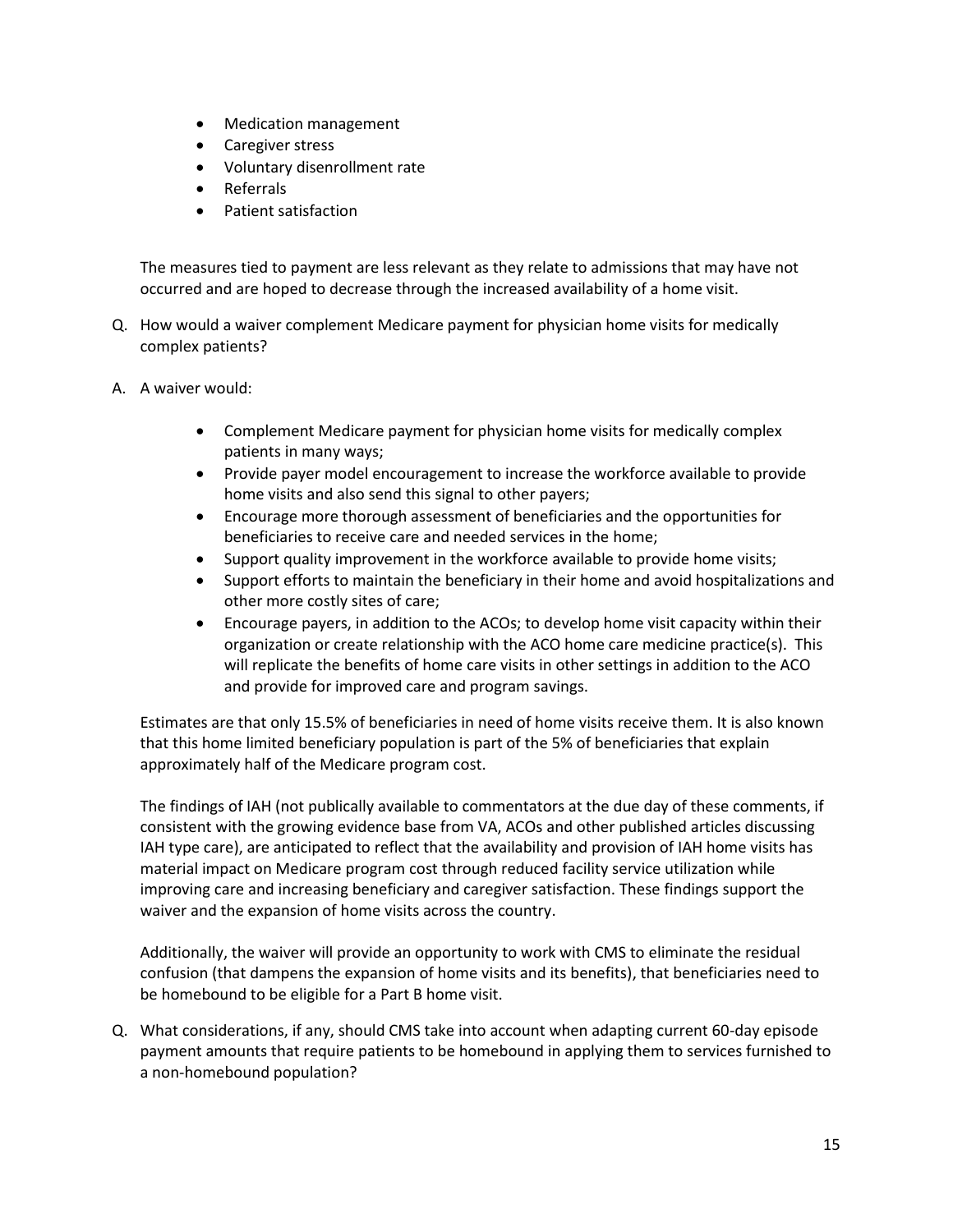A. Beneficiaries should meet the Medicare Part B medical necessity requirements for a house call (in lieu of an office visit), and CMS could with agreement of select ACOs begin to demonstrate within this MSSP with payment models that are reflective of the types and intensities of HHA services ordered (versus paying the 60 day episode). This will provide CMS and the participating ACOs additional information regarding the impact of the waiver and best approaches to payment.

CMS should consider payment for medically directed nurse monitoring for this population. This could be part of a basis of payment that builds upon the chronic care management code (CPT 99490), and supports Medicare policy to pay for additional chronic care management.

CMS could also begin to evaluate these payment alternatives (including nurse monitoring) in other Medicare demonstrations such as Independence at Home.

- Q. When should the waiver be applied?
- A. The waiver would apply when the ACO application is approved as a general matter. The waiver would be applied when the ACO (participant) determines that a beneficiary may not be homebound but does meet the Part B medical necessity requirements for a Part B visit and moreover reflects the medical need for a home health service. We discuss other implementation considerations throughout this section.

Medicare would maintain coverage and payment for certification/re-certification and care plan oversight as these services would continue to be provided. The TCM and CCM services/codes would also be used to manage beneficiaries care and with recognition that only one service by one provider will be paid as appropriate per code service period.

- Q. Would there be specific circumstances when home health services should be available at any point without first being triggered by some health event?
- A. Patient and environmental assessment including physical environment and caregiver capacity should drive when home health service is needed. And under the same circumstances for the determination under that home health is indicated other than the beneficiary not meeting the exact Part A definition of homebound.
- Q. If so, what criteria would be necessary to differentiate these circumstances from non-covered custodial care?
- A. This would require physician led care team decision that the beneficiary due to relationship of nonmedical issues to a medical condition, was at risk of utilizing more intensive health services and that addressing the non medical issues could eliminate the potential use of expensive and otherwise medically unnecessary services.

### **Waivers for Referrals to Post-acute Care Settings**

- Q. Are there other cost and quality criteria that should be considered?
- A. CMS could establish consistent as with the SNF wavier meeting at least 3 Stars in Medicare's Five-Star Quality Rating System.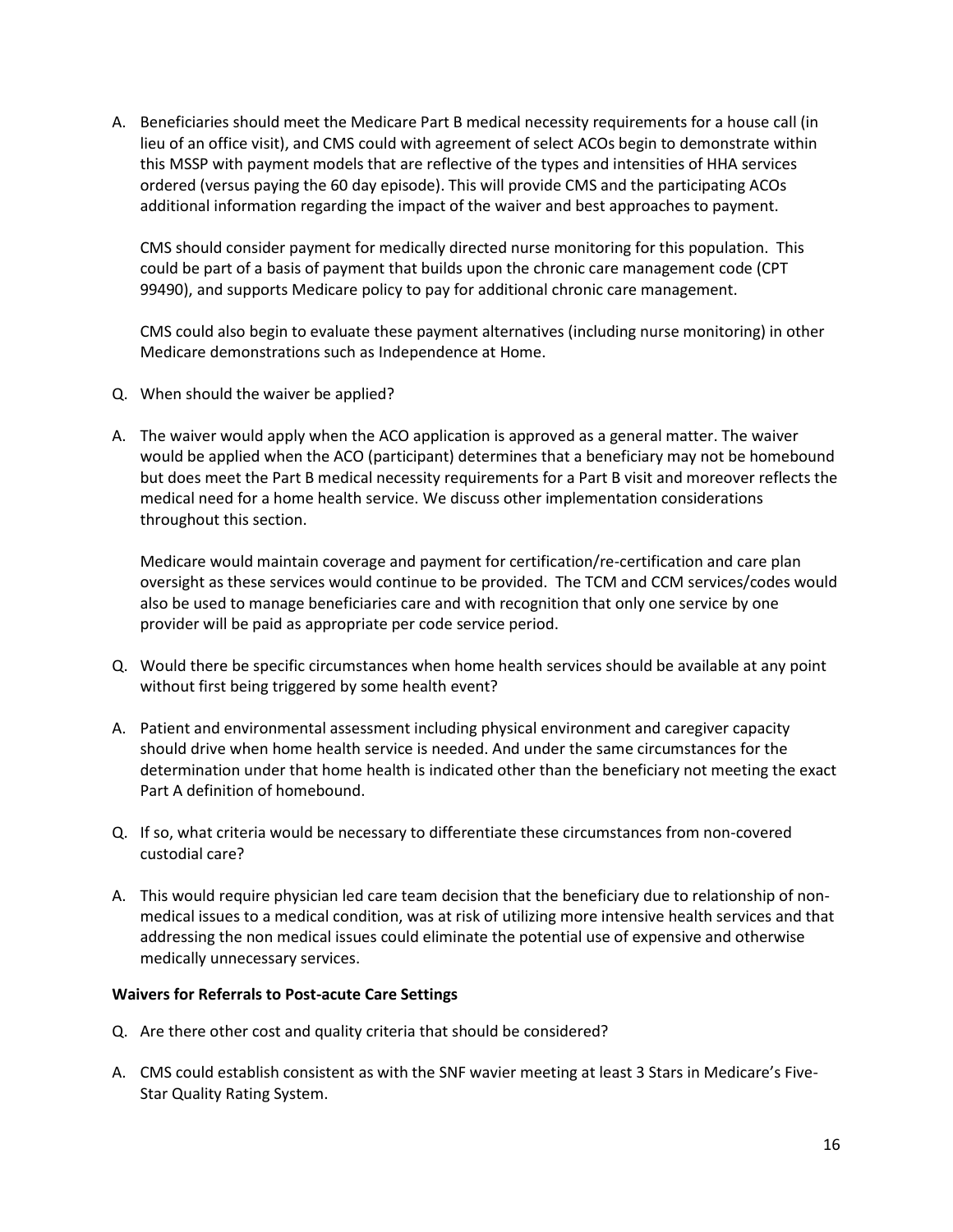Additionally, criteria should be considered as adopted by the medical community. For example, were there to be an evidence base that one post acute setting/pathway provided superior results for a beneficiary's condition (DRG/ICD) as compared to other settings, then this type of evidence, as developed, should be added to that permitted to be shared with the beneficiary.

This evidence could include outcomes such as the likelihood of readmission for same condition, or for unrelated condition as compared to:

- 1. other providers of the same post acute services and,
- 2. other types of post acute providers.

This evidence could also include total cost of episode in conjunction with the outcome data.

- Q. To what hospitals and post-hospital providers should the waiver apply (e.g., should the ability to recommend a post-hospital provider be available only to those hospitals that are ACO participants or ACO providers/suppliers);
- A. Initially, the waiver should only apply to hospitals that are ACO participants (unless there is found to be a shortage of willing quality and cost effective post acute providers). This is appropriate as there is a context to the waiver and program criteria to be met. Based on analysis of the results of hospitals in the ACO MSSP vs. non ACO hospitals, then CMS can consider expanding the waiver to non waiver hospitals.
- Q. Should a hospital be permitted to recommend any post-hospital provider, or only post-hospital providers that are ACO participants or ACO providers/suppliers (CMS anticipates that if a waiver is found to be necessary, it would apply to all hospitals that are ACO participants or ACO providers/suppliers and that they would have the ability to recommend any post-hospital provider, but they would be interested to receive comments on alternative approaches);
- A. Hospitals should be permitted to apply the waiver to any post-hospital provider. Hospitals will naturally have considered cost and quality when establishing their ACO. However, there may be performance of a post hospital provider that is beneficial for the beneficiary and also the ACO and for one reason or another did not join the ACO.

While it is anticipated that the use of non-ACO providers would be the exception, and that it is important for care coordination (protocols, IT, EHR, etc.) to work with participating providers/suppliers in one's ACO/network, this freedom to apply the waiver to non-ACO providers/suppliers will also help to maintain a competitive market in the ACO community for post hospital providers. This should also serve to create spillover benefits for beneficiaries in the community that are not assigned to the ACO and also serve to improve the performance of the post hospital environment for Medicare.

Q. Are there other parameters that should be established around how hospitals formulate their lists of post-acute providers?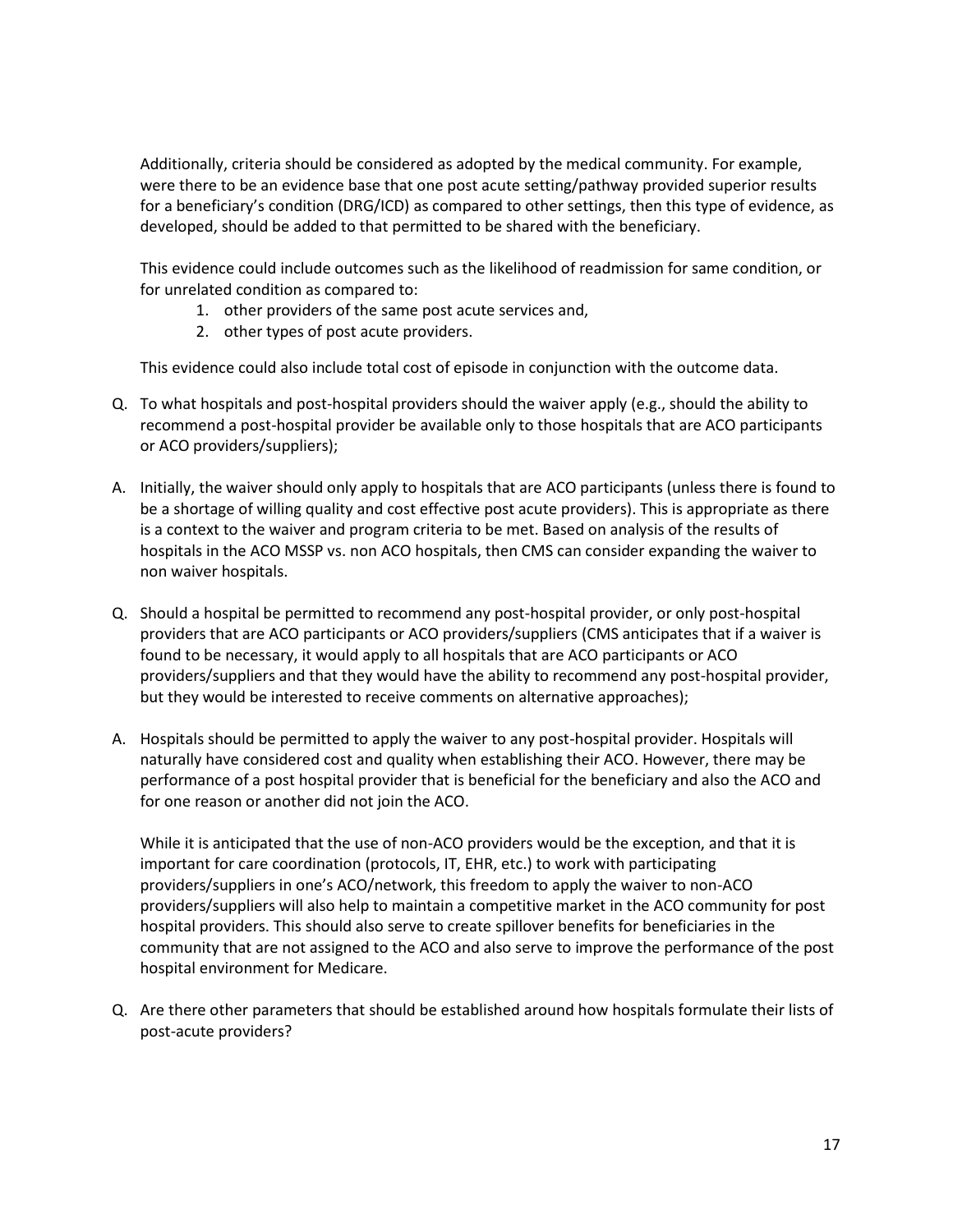- A. The requirements that beneficiaries retain choice as provided in the proposed rule and that reasonable geographic access for beneficiaries is maintained.
- Q. What information should be shared with beneficiaries (e.g., only quality information that is publically reported, such as Home Health Compare, or would internally generated information also be appropriate)?
- A. The following information should be provided to beneficiaries:
	- Information that is publically reported should be shared;
	- Peer reviewed (and similar level) information that is developed around the services should be shared; and
	- Internally generated information focused on the same conditions for which the beneficiary is being referred.
- Q. Whether it would be feasible to implement a system where the CoP requirement to not make recommendations is waived for the ACO participating hospitals only in the case of certain Medicare FFS beneficiaries?
- A. This should not be the basis of the waiver at the onset and should be considered only as supported through ACO performance with the waiver around the country with enough beneficiaries to be scientifically valid, or to have identified issues that are systemic to the waiver and not to the operations of specific ACOs.
- Q. Whether waiving this portion of the regulation for ACO participating hospitals with respect to all their patients might be necessary for carrying out the MSSP and what benefits and risks might arise for non-Medicare patients?
- A. The waiver will be a necessary support to the success of the MSSP. Benefits to non-Medicare patients are as described above – maintenance of competition by permitting hospitals to refer both within and outside of the ACO will provide quality and cost protection to Medicare beneficiaries assigned to the ACO and not assigned to the ACO. Non-Medicare patients should also benefit through the influence of the ACO and the waiver. This should encourage an environment of continuous quality improvement in the community.
- Q. Whether it would be appropriate to limit any such waiver to ACOs participating under two-sided risk models or whether such a waiver should be available more broadly to all MSSP participants?
- A. The waiver should be available to all MSSP participants. CMS is interested through this regulation and other initiatives in transforming the provider community to shared savings and value based models. It is understood that the more beneficiaries/patients that are involved in a payment model the greater the ability to support changes in behavior, cost effectiveness and transformation.

Moreover, ACOs should be encouraged to establish their ACO suppliers/providers relationships based on quality and cost. This would not be different based on the experience of the ACO or whether they are involved on a one or 2-sided basis. At an operational level, with ACOs and to the extent there is movement of staff from one hospital/ACO to another, the familiarity of staff with the waiver will be beneficial in the healthcare delivery marketplace under transformation.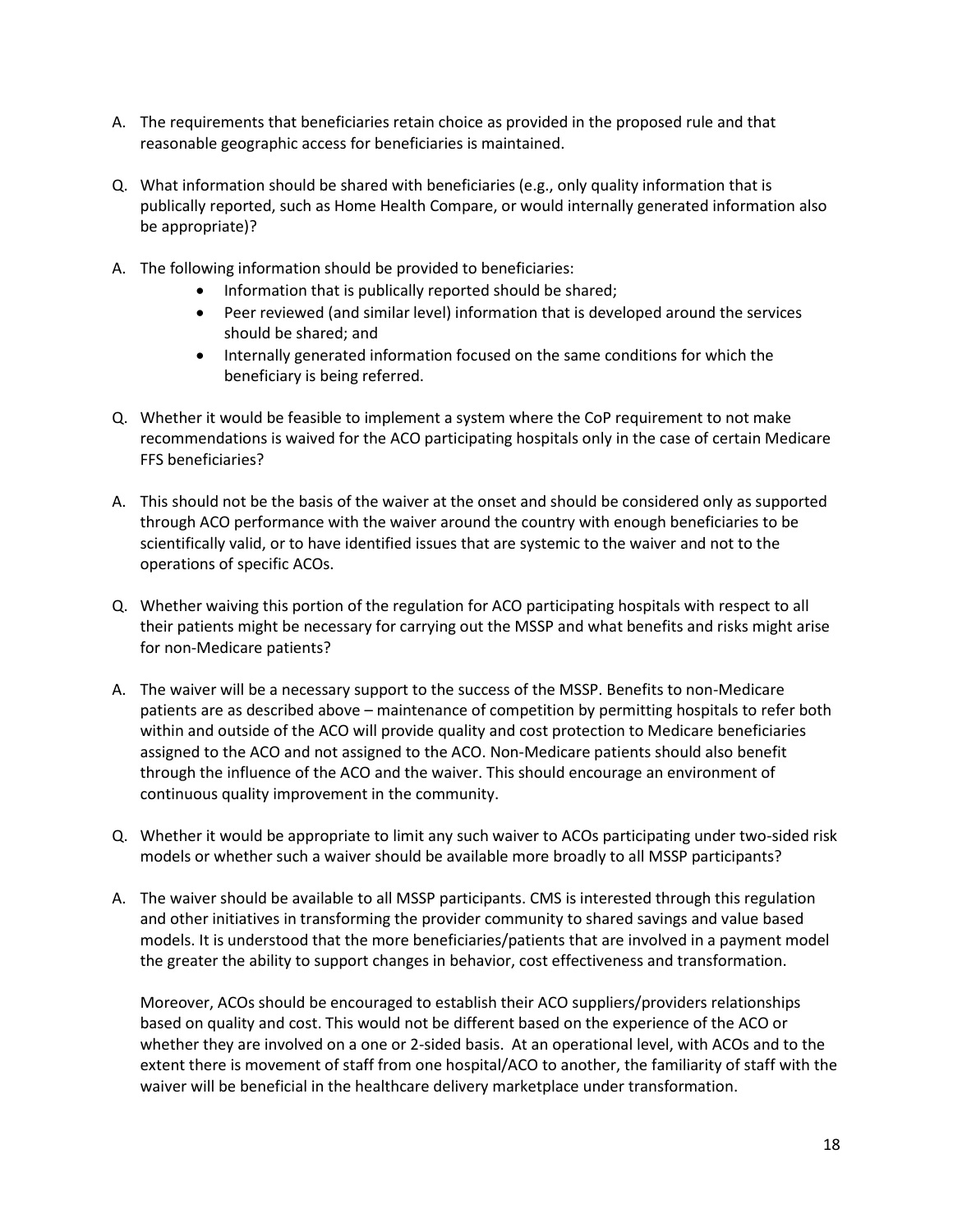As a result, it will benefit beneficiaries, ACOs, the post acute providers (through incentive to improve performance), and Medicare to apply the waiver to all MSSP participants.

- Q. Whether, alternatively, the waiver should apply only to beneficiaries prospectively assigned under proposed Track 3:
- A. The waiver should apply to all Tracks as discussed above.
- Q. What operational considerations/concerns implementation of such a waiver might raise; and what additional beneficiary protections should be considered and put in place to prevent abuse.
- A. The existing freedom of choice, fraud and abuse, and licensure protections that would apply to the other waivers should apply as CMS discusses in the proposed rule. Also, the information to be shared with beneficiaries, as discussed above, will provide beneficiary protection.

### **Waiver of Other Payment Rules**

CMS seeks comment on the waiver of the other payment rules that would support ACO participation and success. The Academy for the reasons discussed above in terms of increasing ACO flexibility, modernizing the regulatory environment and meeting the Triple Aim recommends 1) wavier of certain hospice provisions, and 2) addition of Part B coverage and payment for home infusion.

Waiver of Certain Hospice Provisions

- CMS should develop provisions that reduce the hospice conditions of payment provisions with relationship to limits to the amount of beneficiary expense.
- ACO (and other SSP), beneficiaries should be excluded from the hospice cap penalty calculation.
- The offering of hospice benefits should be at the discretion of the ACO (or other SSP).

Coverage and Payment for Home Infusion Services

CMS should establish coverage and payment under Part B for home infusion services arranged by ACOs and other MSSPs.

Medicare covers infusion therapy in offices and institutional settings. Studies estimate that 23% of beneficiaries receiving antibiotic infusions would begin receiving services in the home setting if Medicare adequately covered infusion in the home. Estimated savings to the Medicare program for the 10-year period from 2015 to 2024 are \$80 million (12.6%), of the overall cost of infusion services that would migrate from HOPDs, physician offices, and SNFs to the4 home. This does not include travel cost and inconvenience to beneficiaries. This also does not include potential additional savings that could result from the avoidance of hospital stays, hospital-acquired infections and SNF admissions.

Under this waiver Medicare Part B should cover the professional services, including nursing services (other than nursing services covered as home health services), administrative, compounding, dispensing, distribution, clinical monitoring, and care coordination services that are necessary for the provision of infusion therapy in the home.